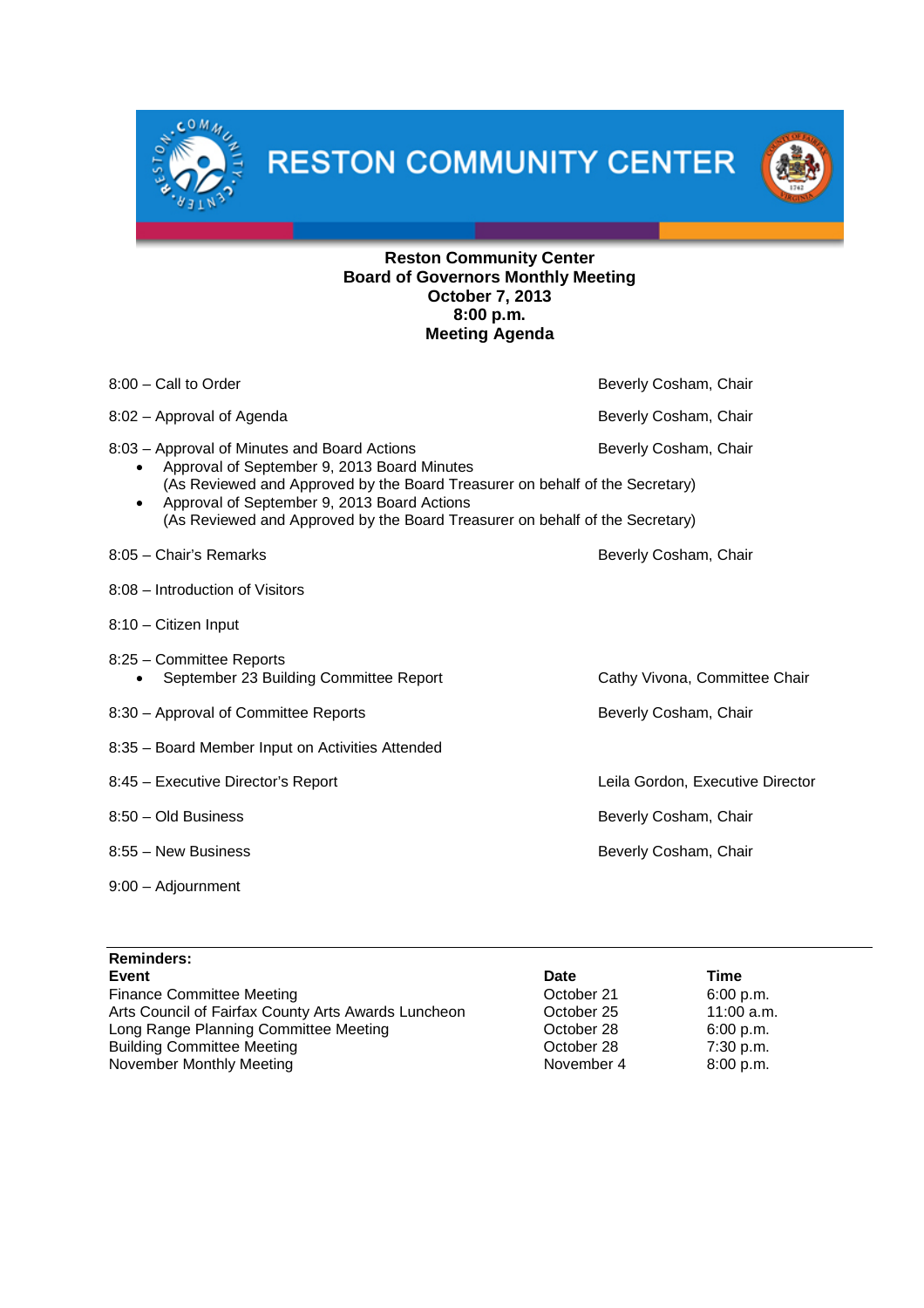

**RESTON COMMUNITY CENTER** 



### **RESTON COMMUNITY CENTER BOARD OF GOVERNORS MONTHLY MEETING MINUTES SEPTEMBER 9, 2013**

### **Present were:**

- Beverly Cosham, Chair
- Bill Penniman
- Vicky Wingert
- Bill Bouie
- Bill Keefe
- Cathy Vivona

## **Absent and Excused:**

- Gerald Zavala
- Lisa Ehrhardt
- Roger Lowen

## **Attending from the RCC Staff:**

- Leila Gordon, Executive Director
- Cristin Bratt, Public Information Officer

The Chair called the meeting to order at 8:00 p.m.

## **MOTION #1:**

## **Approval of the Agenda:**

Bill B. moved that the Agenda be approved as written. Bill K. seconded the motion. The motion passed unanimously.

## **MOTION #2:**

## **Approval of the July 1, 2013 Board Minutes:**

Cathy moved that the Board approve the July 8, 2013 Board Minutes. Bill B. seconded the motion. The motion passed unanimously.

#### **MOTION #3:**

## **Approval of the July 1, 2013 Board Actions:**

Bill B. moved that the Board approve the July 8, 2013 Board Actions. Cathy seconded the motion. The motion passed unanimously.

#### **Chair's Remarks:**

Bev hoped everyone had a wonderful summer and said the Board is ready to hit the ground running for fall.

# **Introduction of Visitors:**

None

## **Citizen Input:**

**Lonnie Harrison, Reston resident,** said he's a Reston resident and president of a board association that represents residents right next door to RCC Hunters Woods. He complained that the Hunters Woods plaza landscaping is not being taken care of and is quite overgrown. He sent a complaint to the Reston Association, who in turn sent a warning to Reston Community Center, who then said it was not their property. He had a survey done and he knows where his property ends, but nobody seems to know who is responsible for the overgrown foliage in question. He thought there was a gentleman's agreement with the management company on who took care of property. When management changed hands, the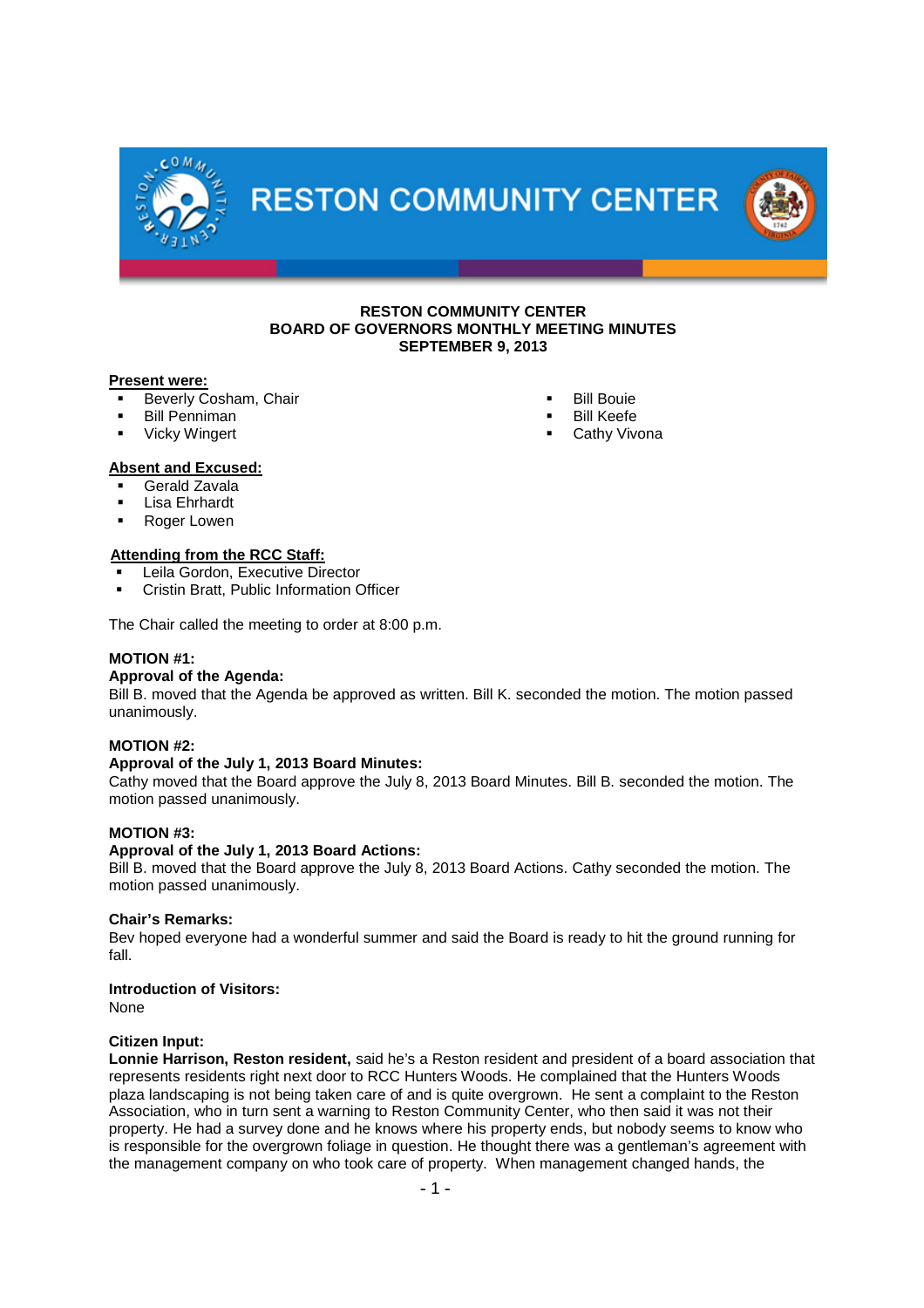maintenance ended. Homeowners are upset and he wants to know what needs to happen to get this resolved.

Leila said there is a group that has been meeting about the Hunters Woods Plaza and its issues, in order to improve the public image of the plaza. Leila would like the cluster to be involved and will follow-up directly with Lonnie. She also said that the plaza property owner (Edens) hopes to complete the redesign of the plaza landscape by the end of October. Leila said she will write to the management company again. Leila also announced that Reston Association is discussing adding lighting to the new pathway system behind RCC.

Lonnie asked about property boundaries. Leila said RCC property and the church's property end at their front doors. She also knows that the management company footprint includes Safeway parking lots, the plaza area, and the plaza area up to the circle drive. The Fellowship House owns that circle space and then it becomes a polyglot of ownership. She said Edens does not own the land for Burger King, the bank or the gas station. Lonnie said his cluster boundary line extends from the door of the church to the iron gates by the Safeway. The Indian restaurant is technically on their property line but the trees in question are not.

**Annmarie Swope, Reston resident,** said she has a few questions for the Board. She asked if the September 18 Candidate Forum is a forum for the candidates to speak, or can the community ask questions. Leila said that all candidates must answer three questions from the moderator, after which point audience members may ask questions. All candidates will have one minute to answer audience questions. Annmarie asked for clarification on the mail-in ballot deadline. Leila said that mailed ballots have to be received by the counting agent by no later than 5:00 p.m. on October 3, though people can still vote electronically and in-person until October 4 at 5:00 p.m. Annmarie asked if there was a finding of the Board's recommendations following the Building Committee's site visits. Leila said the Building Committee is targeting October to present an initial report to the full Board. Annmarie said it would be great to see a recreation center at Reston Town Center North. She also asked if the Brailsford & Dunlavey report's costs include LEED certification. Leila said B&D is working to provide updates and clarifications on their report and expects that will be available in November. Annmarie asked if someone was leading the charge on alternate funding options, and requested that the public be given monthly updates. Leila said the Board is first pursuing the issue of the best site. Once that is completely investigated and site acquisition costs determined, the Board will explore the best program and facility options. When all that is considered together, the Board will have a better idea of costs involved and will be better able to explore proffer opportunities. Annmarie pointed out that that timeline to consider that information could overlap with the decision of the Board to go to referendum. Leila said that there is no definite timeline for a referendum and that it would only happen after the Board has had ample time to research and consider all questions regarding a potential recreation center. Annmarie asked if the Board has developed a business decision-making criteria model that details the criteria of how we'll move forward. Leila said the Board developed that list a year ago and that meeting those criteria remains the benchmark for how the Board proceeds. The list includes listening to the community and exploring funding options.

**Maggie Mishin, Reston resident**, said she just moved to Reston from Atlanta, where she was involved in her neighborhood association. She's interested in getting involved in similar efforts here. The Board welcomed her.

## **Committee Reports:**

## **July 8 Building Committee Report**

Vicky said the committee members met and reviewed input from the community regarding alternative recreation center sites. They came up with a list of 11 sites that will be explored further. They also discussed and prioritized criteria to consider in evaluation of the sites. They also agreed to plan a tour of sites on July 22. The list of sites and criteria are available in the July 8 Building Committee Report.

### **July 22 Building Committee Report**

Vicky said that the Building Committee invited the entire Board on the site visit tour, which was also publicized and open to the public, though noone attended. Those Board members present visited the sites and looked at them in terms of the criteria priorities outlined by the Building Committee. Following the tour, the Building Committee – along with all other participating Board members – convened at RCC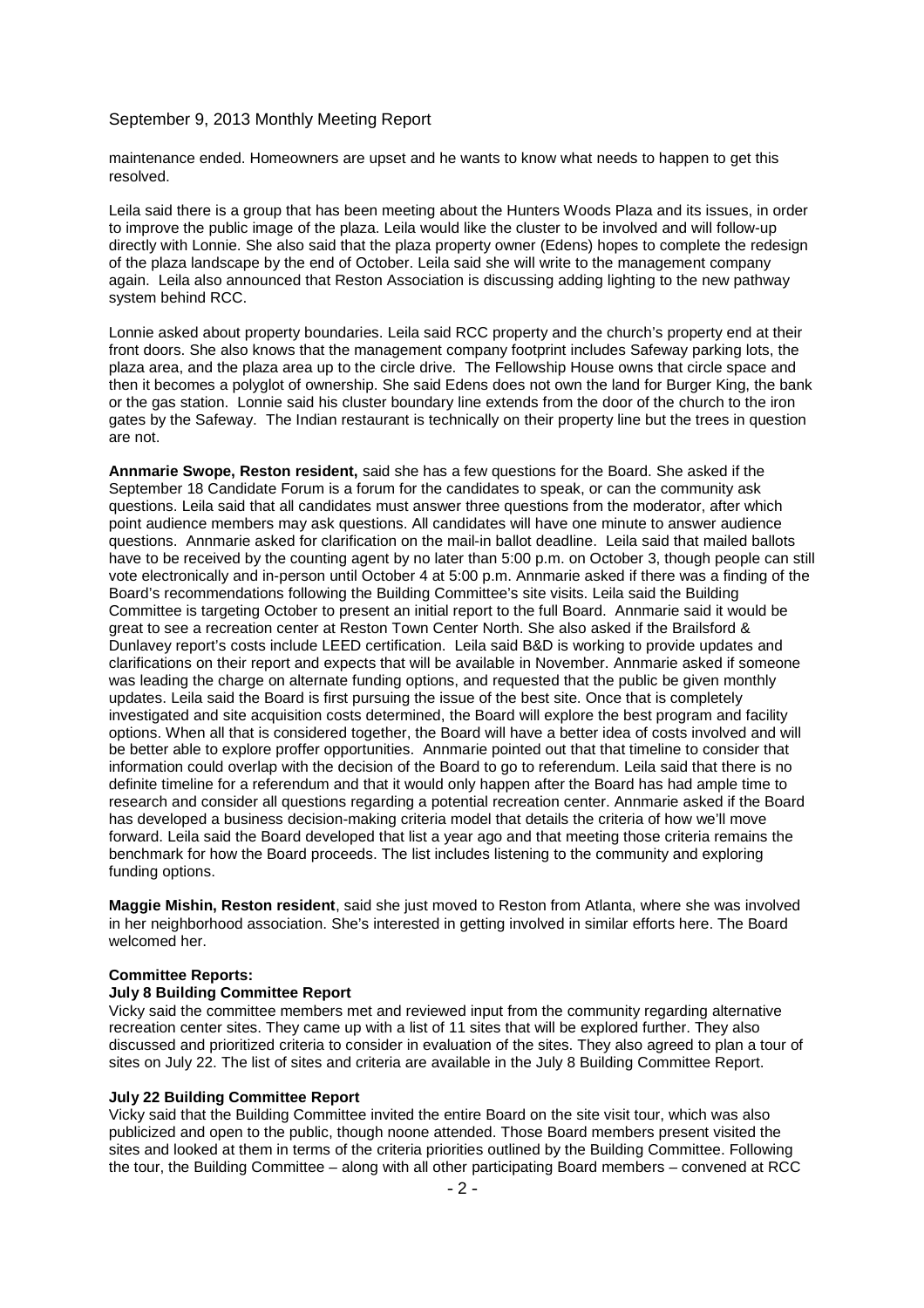Hunters Woods and came up with a list of other issues that needed to be explored and staff assistance that is needed. Staff is currently working on the report.

### **MOTION #4:**

## **Approval of the Committee Reports**

Bill K. moved that the Board approve all committee reports. Bill B. seconded the motion. The motion passed unanimously.

#### **Board Member Input on Activities Attended:**

Vicky said she's been all over Reston at the Lake Anne Jazz Festival, the Reston Youth Triathlon, the Reston Triathlon and various summer camps. It has been wonderful to see the variety and volume of activities available. She enjoyed seeing the young triathlon participants that were supported by RCC's sponsorship. She said that RCC helped support about 60 scholarships and that the bike shop and the community provided and fixed bikes for those participants.

Bill K. said he and Bill B. attended the recent mid-field presentation for the synthetic turf fields project at South Lakes High School. He said it was nice to see a cooperative effort from the community to get the fields built on time and on budget. He also said the Jazz & Blues Festival at Lake Anne was a big success, as was the Reston Triathlon. He and Bill P. continued to represent RCC on the Reston Master Plan Task Force Committee. They have a public hearing in front of the Planning Commission coming up and a Board of Supervisors' review date targeted in early December.

Bill P. said he's been out of town a bit but attended the same task force meetings, as well as the farmer's market.

Bill B. attended IPAR meetings and has spent considerable time reviewing resumés for the new Fairfax County Park Authority director. He attended the turf fields' dedication at both South Lakes and the Oakton dedication, and noted that we are now up to 67 synthetic turf fields in the county.

Bill K. asked when the new Reston Town Center sculptural piece will be unveiled. Leila and Bill B. indicated it should be ready in November.

Cathy attended the Reston Interfaith volunteer luncheon where they announced their new name as Cornerstones. She thought it was a nice presentation about how the scope of their organization has changed so much that they thought that should be reflected in their name and their mission. She attended a GRACE exhibit, played cards and attended the Professional Touring Artist Series season opener, Tig Notaro. She thought it was wonderful and she hopes the theatre can be as full and excited for every PTAS performance. She also attended a concert at Lake Anne and was caught crossing the street during the triathlon, so she thinks that counts as participating.

Bev said she and many on the Board also participated in the Building Committee tour. She said she is also running for the RCC Board again. She enjoyed participating in the Reston Youth Triathlon and the Jazz & Blues Festival.

#### **Executive Director's Report:**

Leila said RCC closed for maintenance and that the pool is still closed while the new ventilation system is installed. She explained that the Paddock evacuator system is being installed at the deck level and will alleviate air quality issues in the pool. The family ADA restroom is nearing completion in the back of the building. The fuel oil tank was removed. Staff emptied storage units and released two units. Leila said that Preference Poll ballots were mailed and that she was alerted to a household receiving a duplicate ballot. She explained that we are therefore putting out an e-mail/press release tomorrow explaining the process and the fact that only the first vote per household will be tabulated. Voting opens Friday, September 13 and ends October 3 (for mail voting) or October 4 (in-person and online voting).

Leila elaborated on the community initiative to improve image and experience at Hunters Woods Plaza. The initiative is in response to concerns over public intoxication on the plaza and in the RCC lobby. She noted that RCC has a policy of making locker rooms available for those who need shower facilities. She said she hopes this coalition will help address the public intoxication issues, as well as the plaza maintenance issues.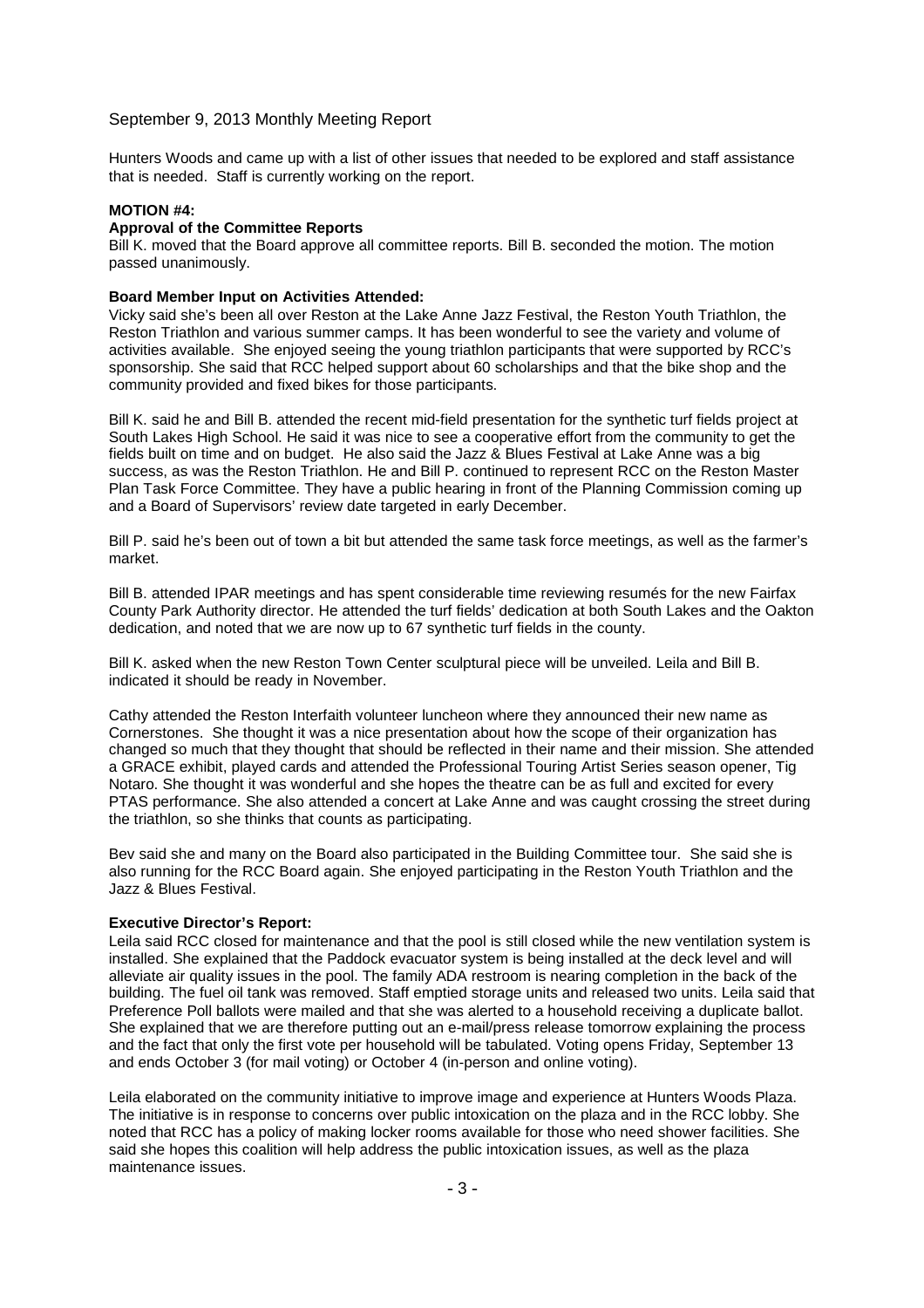Leila said many programmers are currently at the Virginia Recreation and Parks Society annual conference, where RCC's 2012 annual report was recognized with an award.

### **Old Business:**

**North Town Center Redevelopment** – Leila told the Board that their binders include a copy of the letter that Rob Stalzar sent us confirming receipt of Bev's letter requesting the county development group consider a recreation center at that site. She indicated that she understands there to be quite a few public agencies with facilities' options that want to be included in that area, including a fire station, elementary school, open space/green area. The development group's timeline suggests that they will be looking at requests over the next few months. There will not be resolution until late 2013 or early 2014.

Leila said she received a letter from Colin Mills, president of Reston Citizens Association, asking the Board to respond formally to RCA's suggestion of a six-member community panel to review and determine the right course of action with respect to the proposed indoor recreation center. This was part of an analytic paper that RCA board member Terry Maynard wrote. Leila said that Colin is seeking an official response from the RCC Board on the request that a community panel be comprised of two members each from RA, RCA and RCC. Leila said that she does not believe that RCC's Memorandum of Understanding allows us to delegate decision-making authority to other parties. Bill P. said if there is a financial liability involved, a decision needs to be made by the RCC Board members, whom the community has chosen to make decisions on its behalf. However, all Board members agreed to continue to listen to and work with the community and community organizations as they continue this process. Leila said we had lots of meetings and will have many more and added that the financing decision involving borrowing money is made by the community and that the Board of Supervisors will weigh in before it ever gets put on a ballot.

The Board determined that - after confirming the guidelines presented in the MOU - Leila would draft a letter in response to Colin Mills' request and send it to Bev for review and signature.

#### **New Business:**

Leila recommended that the Board send a letter to Reston Association voicing RCC's support of this initiative. There were no objections from the Board.

Bill P. said he received a request from a community member that RCC Board members have some sort of RCC e-mail address so that people could communicate with them directly. It seems to him to be a reasonable request. There was general discussion about the legal responsibilities of providing e-mail addresses, especially in regards to the Virginia Freedom of Information Act (VAFOIA). Bill B. clarified that all County Boards have a clearinghouse mailbox, with the exception of the School Board, which is elected. Leila confirmed that said she checked with the county and policy is that elected officials received e-mail addresses, but single points of contact are maintained for appointed officials. The RCC Board members are not elected, but rather appointed as a result of community preference. Leila said that RCC manages comments and suggestions through RCCcontact@fairfaxcounty.gov and through suggestion/comment boxes available at both RCC facilities.

Following the evacuator installation in the pool, Bill K. asked if we could look at what would be required to obtain Silver LEED status. Leila said she will look into it, but that meeting LEED standards is difficult and expensive. The evaluation process alone is expensive. The status, however, will clearly be considered if a new rec center is built. Retro-fitting current facilities might be onerous in terms of LEED but that we continue to pursue all environmentally sensitive improvements in our facilities that we can.

Cathy asked if pool renovations could be scheduled around the kids' school schedule. Leila clarified that we did schedule around the summer camps and back-to-school schedule and that renovations are ongoing. Leila added that several therapeutic patrons asked if there could be a cooperative partnership with the YMCA Reston during the closure. The YMCA was very accommodating and provided drop-in rates with no membership requirement. She appreciates this sort of partnership.

Bill P. asked when the Board retreat would be held. Leila said it is always held the first weekend in January after the New Year.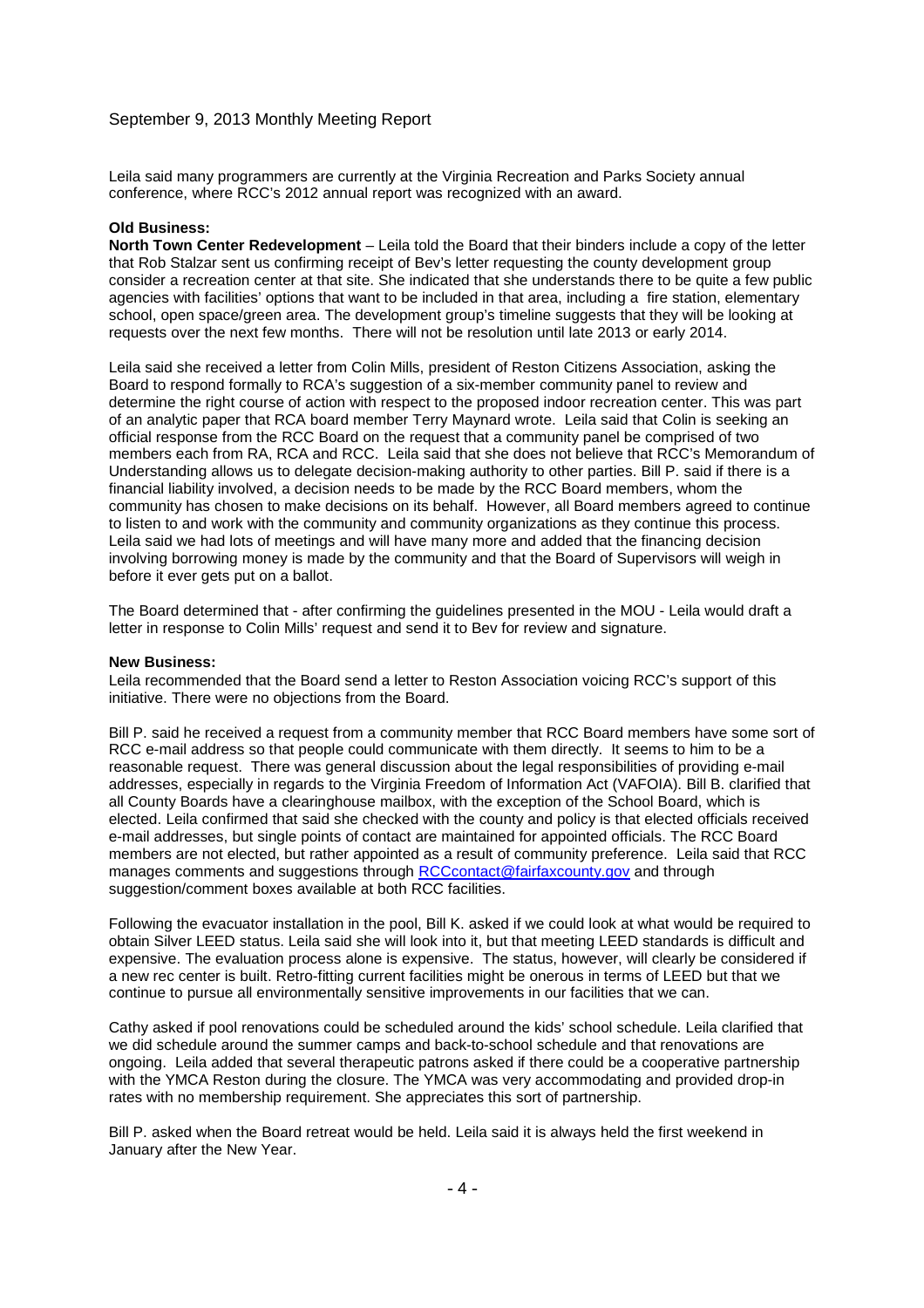Leila requested calendar schedules in order to schedule meetings for the Finance Committee and Building Committee.

## **MOTION #5:**

# **To Adjourn the Meeting**

Bill B. moved to adjourn the meeting at 9:06 p.m. Cathy V. seconded the motion. The motion passed unanimously.

\_\_\_\_\_\_\_\_\_\_\_\_\_\_\_\_\_\_\_\_\_\_\_\_\_\_\_\_

Cathy Vivona, Board Treasurer, On behalf of the Board Secretary

\_\_\_\_10-2-2013\_\_\_\_\_\_\_\_\_\_\_\_\_\_\_ Date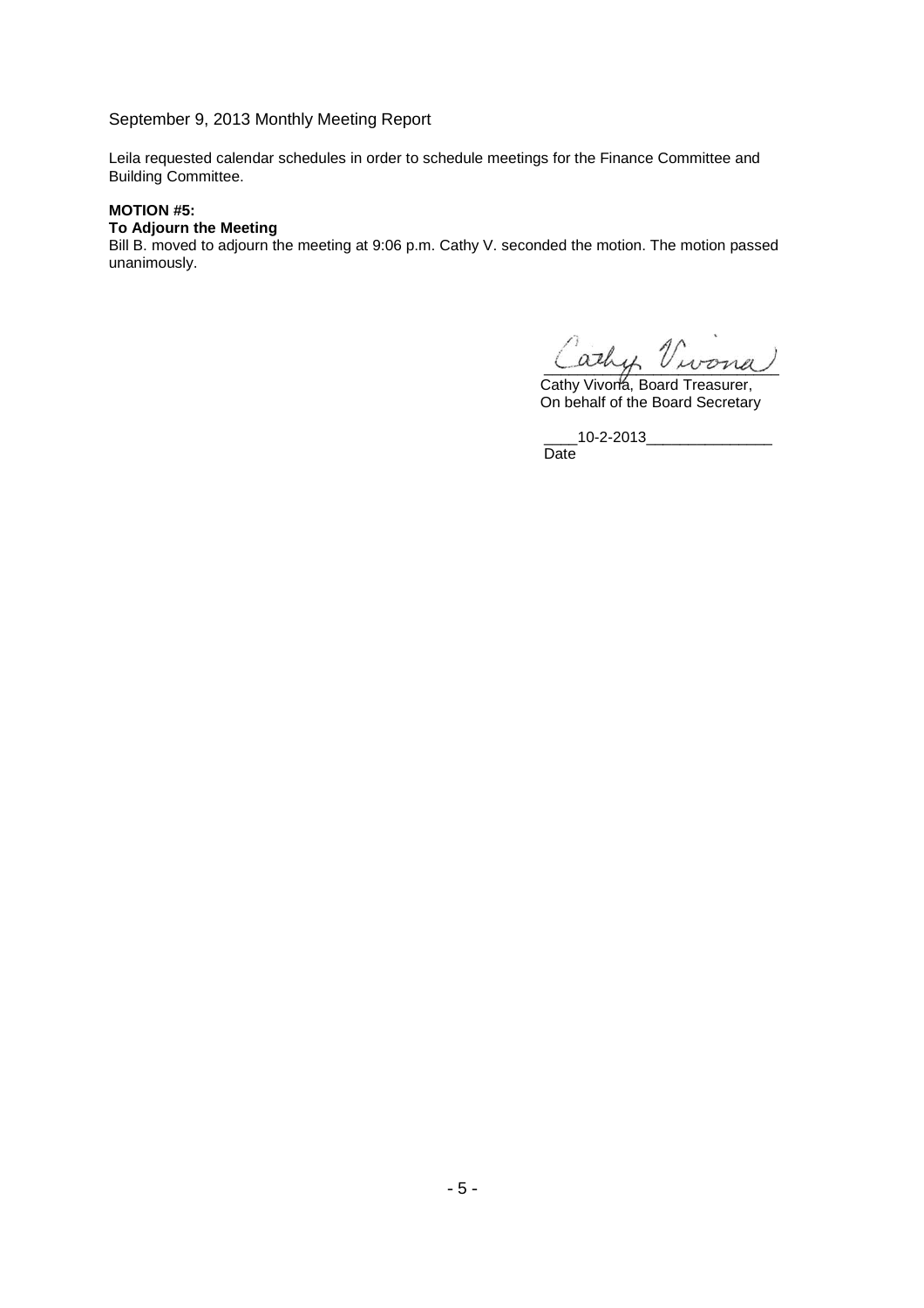## **BOARD ACTIONS TAKEN AT BOARD OF GOVERNORS MEETING ON SEPTEMBER 9. 2013**

- **13-0909-1 Bd That the Board approve the Agenda**
- **13-0909-2 Bd That the Board approve the July 1, 2013 Board Minutes**
- **13-0909-3 Bd That the Board approve the July 1, 2013 Board Actions**
- **13-0909-4 Bd That the Board approve the Committee Reports**
- **13-0909-5 Bd That the meeting be adjourned.**

\_\_\_\_\_\_\_\_\_\_\_\_\_\_\_\_\_\_\_\_\_\_\_\_\_\_\_\_

Cathy Vivona, Board Treasurer, On behalf of the Board Secretary

\_\_\_\_\_10-2-2013\_\_\_\_\_\_\_\_\_\_\_\_\_\_\_ Date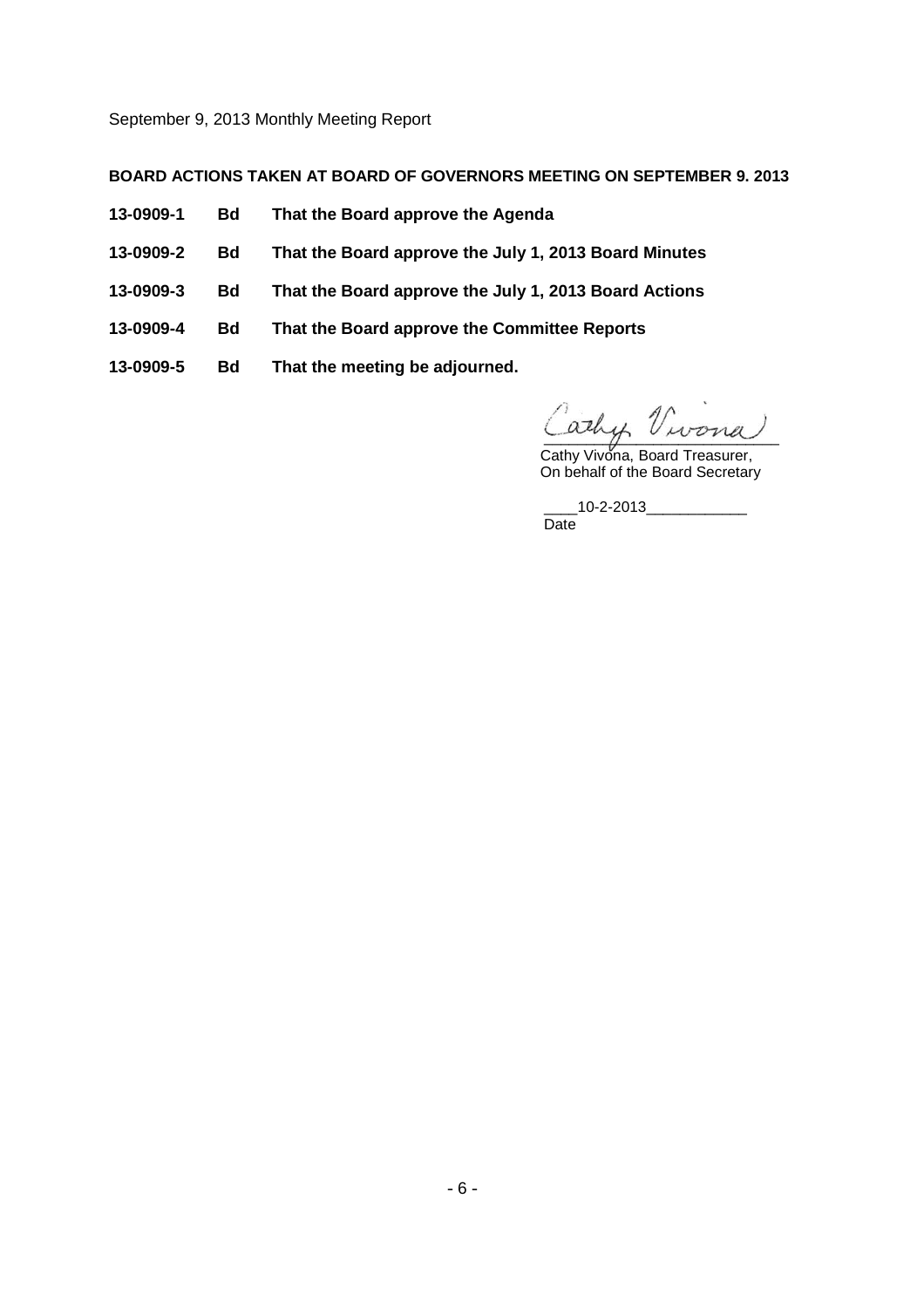

### **RESTON COMMUNITY CENTER BOARD OF GOVERNORS FINANCE COMMITTEE REPORT SEPTEMBER 23, 2013**

The Finance Committee met on September 23, 2013.

## **Present were:**

- Cathy Vivona, Committee Chair
- Beverly Cosham, Chair
- Bill Bouie

## **Absent and Excused:**

Gerald Zavala

## **Attending from the RCC Staff:**

- Leila Gordon, Executive Director
- Cristin Bratt, Public Information Officer
- Renata Wojcicki, Finance Director

 Bill Penniman Roger Lowen

Cathy called the meeting to order at 6:27 p.m. and asked Leila to review the budget.

Leila said this is the Finance Committee's first FY14 budget report (see attached for budget and accompanying comments). She reviewed the FY14 budget changes and the revised FY14 budget. She explained that the published FY14 budget would differ from the FY14 budget presented here due to those changes. The spreadsheet outlines the changes.

Leila said that the 2014 camp revenue was moved into the FY14 budget since the camps took place in 2014. She also said that the County's published figures and Department of Tax Administration figures are out of sync because of their own release schedules, which are not in sync.

Cathy asked for a review of the budget process. Leila said that in September, we submit the next fiscal year budget request. We then have two opportunities to make changes: at carryover (made in June, submitted in September) and at 3<sup>rd</sup> Quarter Review (made in January, submitted in March). Leila said that we collect half of the tax revenue in July and the remaining in December.

Leila noted that there is a new column in the budget: Unrealized Revenue. This is fee waiver registration and participation amounts. The Actual Revenue column represents the actual cash/credit/funds received from patrons. If you wanted a true picture of registration, you would combine YTD Actual Revenue and Unrealized Revenue. Leila said that we've consistently provided in excess of \$100,000 in fee waivers for the last few years. The most accumulation in this cycle is due to summer camps. Leila also explained that the August revenue represents fall registration and Professional Touring Artist Series ticket sales. She noted that our revenue is doing fantastic and that the box office has already at 50 percent of its goals for the year, and we're only one month into the season.

Bill P. asked if the unrealized revenue was a budgeted number or actual. Leila and Renata Wojcicki (Finance Director) explained it was an actual number… we're just breaking it out now to show money paid vs. subsidized money.

In Aquatics, Leila said that the private swim lesson program has been hugely successful; it has already achieved the same amount of revenue in that program as it made during all of FY13. She said that's better than 100 percent cost recovery on those program options.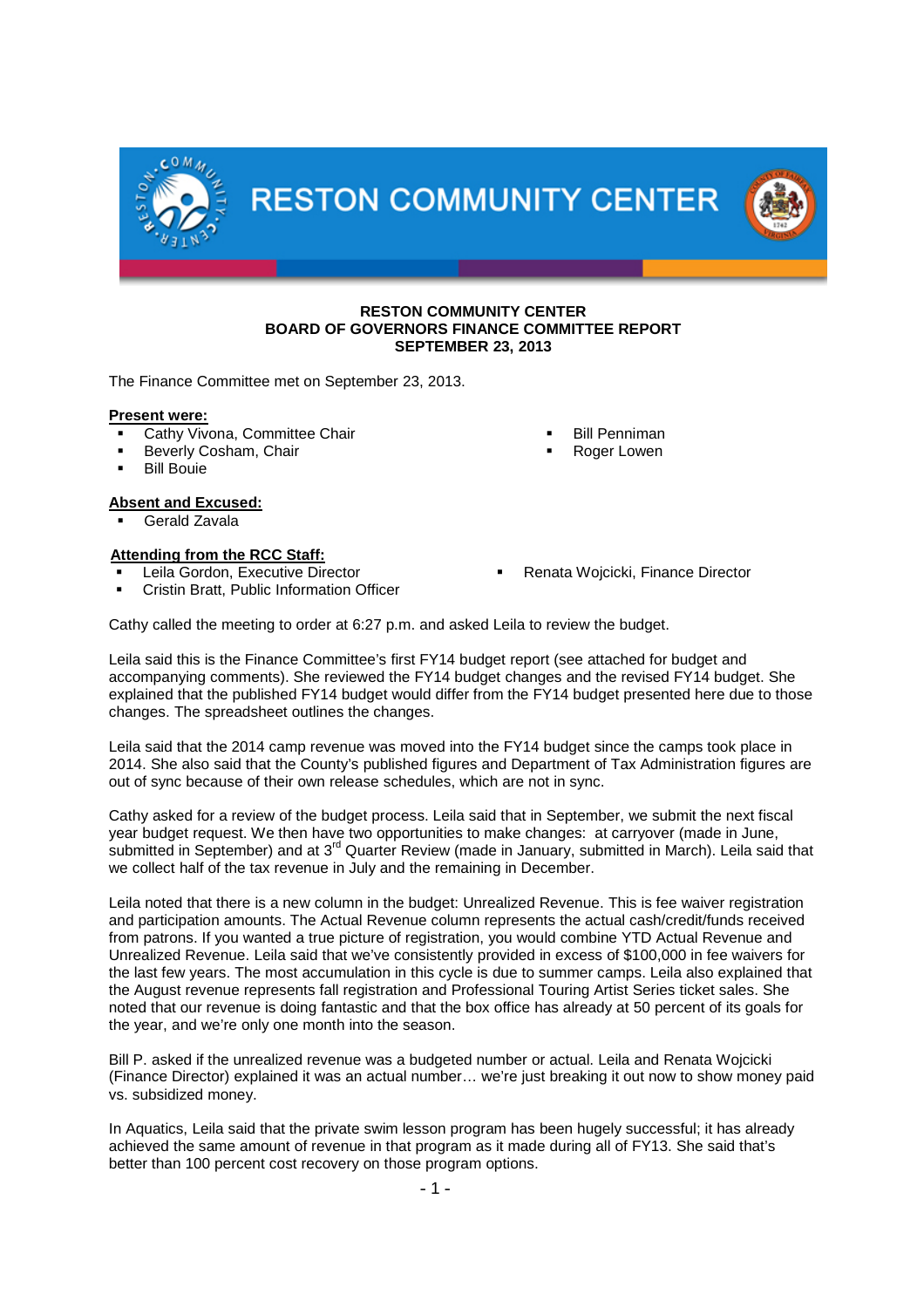### September 23, 2013 Finance Committee Meeting Report

Leila said that we are on target in Personnel and that there are spikes due to summer camp offerings that required seasonal staff (mostly teen, youth and arts education). Some benefit expenditures are coming in a bit higher than hoped because an administrative position is being filled and the County has approved a one-time bonus for all County employees. Cathy asked if we lost a staff member for the position that is being filled? Leila said no; the position had been vacant and now needs to be filled.

In Operating, Leila explained that we encumber funds with contracts and then spend down on the purchase orders as the year progresses. For maintenance costs, the number reflects all utility and maintenance costs for the year, so that number won't change much; we will just pay down off of that contract.

On Capital Projects, Leila shared that the new ADA restroom is almost finished. The motor control panel replacement and loading dock repairs have not taken place yet, but those costs are loaded into RCC Improvements. The remaining balance for the Community Room enhancements reflects refurbishment of the chandeliers, which has not taken place yet. It will probably be carried over to FY15 because it will require a significant period of time when the Community Room is inaccessible to users. The fuel oil tank removal has been completed and Deputy Director Thomas Ward anticipates significant savings as a result of that conversion project. Leila said that the same company that monitored the oil spill also took care of our tank removal. They are convinced that RCC is not and never was the source of that contamination. Leila also explained that theatre enhancements will be deferred to FY15 in order to avoid disrupting the theatre schedule. This includes installation of a new sound board (Capital Equipment). Renata explained that the peach lines under the Capital Projects section of the budget are capital equipment, not capital projects. She has already requested that the Department of Management and Budget remove the Lake Anne Facility Enhancements and the Woodshop Equipment line items. It just hasn't happened yet. For the Aquatics mechanical system, Leila said the the Paddock Evacuator installation is done and she expects the final bills will come in under budget.

Cathy asked where unanticipated revenue goes. Leila said that it goes into the RCC fund balance; whatever we don't spend and whatever extra revenue we have is returned to the fund balance and carried into the beginning year balance of the subsequent year. Cathy asked when the reserve funds replenish. Leila explained that we don't replenish the fund balance as we go along; we wait until the end of the fiscal year. She said we've adopted a budget that expends more money than projected in terms of revenue. We're on a two-year trajectory target to achieve a balanced budget.

Bill P. pointed out the \$1.6 million and \$3.6 million listed in the revised FY14 budget and the Remaining Balance (respectively). He asked what that does for us regarding our reserves. Leila said that \$3.6M is our projected beginning year balance for FY14. Renata added that the revenue reflects more than half of what we will receive. She creates it for herself so she can balance all of the reports. Renata said the picture will change each month; the gap will be closing. Presuming we finish the year as planned, that will decrease our fund balance. Leila said that this year, we were at about \$750K expenditures over revenue. We tried to get to zero but there was no way to responsibly project that. We therefore went from a \$1.1M difference between revenue and expenditures to a \$750/\$800K difference. Renata pointed out that on the main page, you can see the revised beginning fund balance and the year end estimated fund balance (\$5.7M vs. \$4.1M). Leila said she expects our gap to be closer to \$750K/\$800k. She said we have typically underspent in expenses and overachieved in revenue; even the revised budget is still a conservative budget.

Leila added that two new projects (Parc Reston and the Avant) will deliver additional, unanticipated tax revenue because they are not included in these assessments.

Bill said he thought we were achieving greater balance. Leila said we're moving in the right direction and offered to get the numbers to show him to show him that these numbers match what the Board requested in June. Bill P. said we can just review next month.

Leila said that she believes we will see significant changes for the better in the area in the next year. The County's commercial vacancy rate county-wide is 17 percent. Reston Town Center's vacancy is zero, though the rest of the corridor is consistent with the County. There is cautious optimism and the residential market is accelerating faster than anyone anticipated. Leila feels very comfortable that the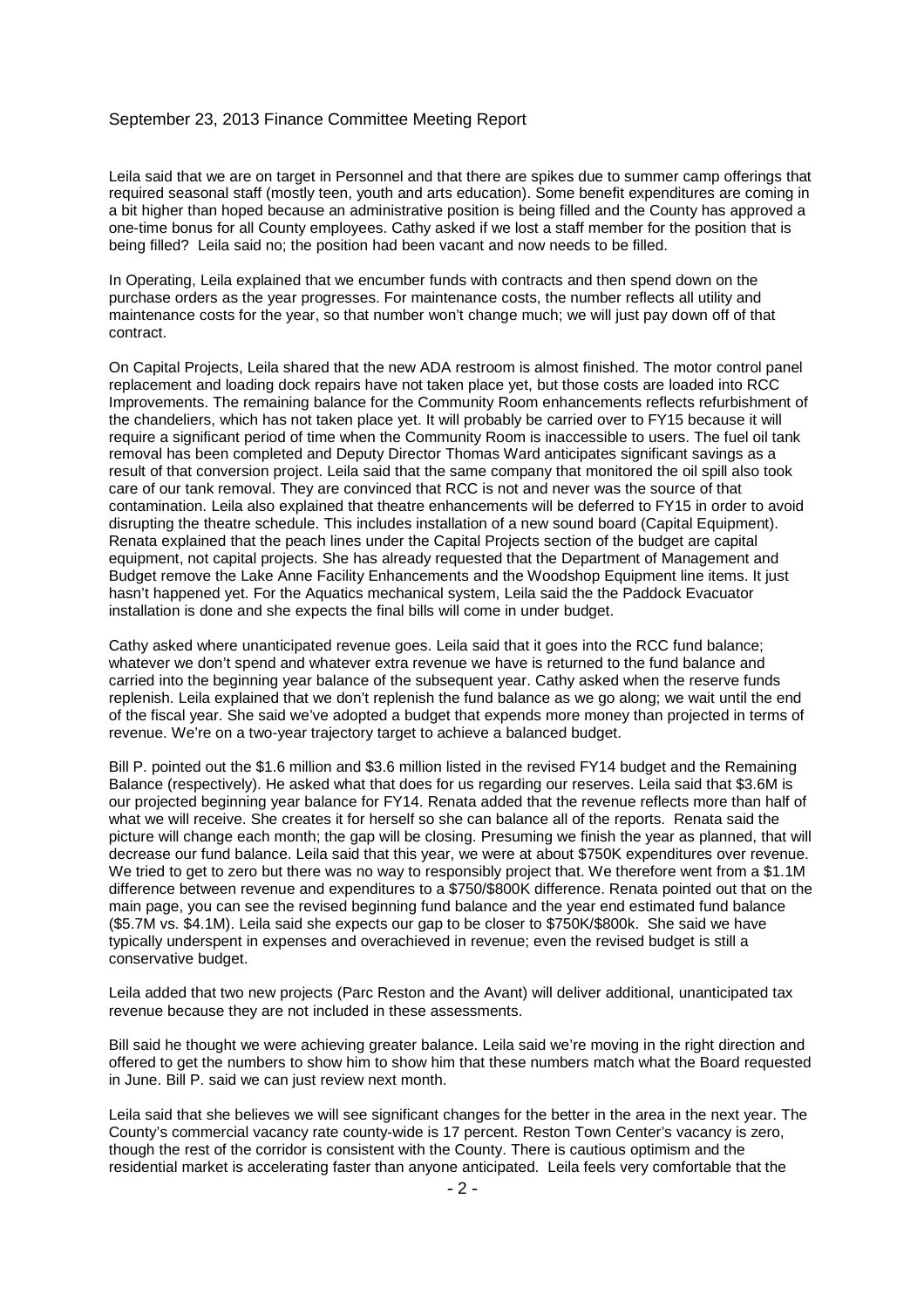## September 23, 2013 Finance Committee Meeting Report

FY15 performance will be back in balance by the end of that fiscal year. We should be looking at funds in excess of expenditures by the time we reach FY16. If that trajectory holds and we end up in that sort of path, we will go into FY16 will a healthy amount in reserves for the agency as a whole.

Leila said that the Board made sound decisions during the recession (such as the Lake Anne improvements) and our participation numbers reflect that. Cathy asked if there is an area that does not deliver as effectively for RCC. Leila said that arts and culture is the most highly subsidized cost center in the agency. That includes community events, free concerts, cookouts, festivals and theater performances). She added that the biggest expenditure is personnel, specifically benefits – an area over which RCC has no control.

## **Public Comment**

There were no visitors.

The meeting concluded at 7:01 p.m.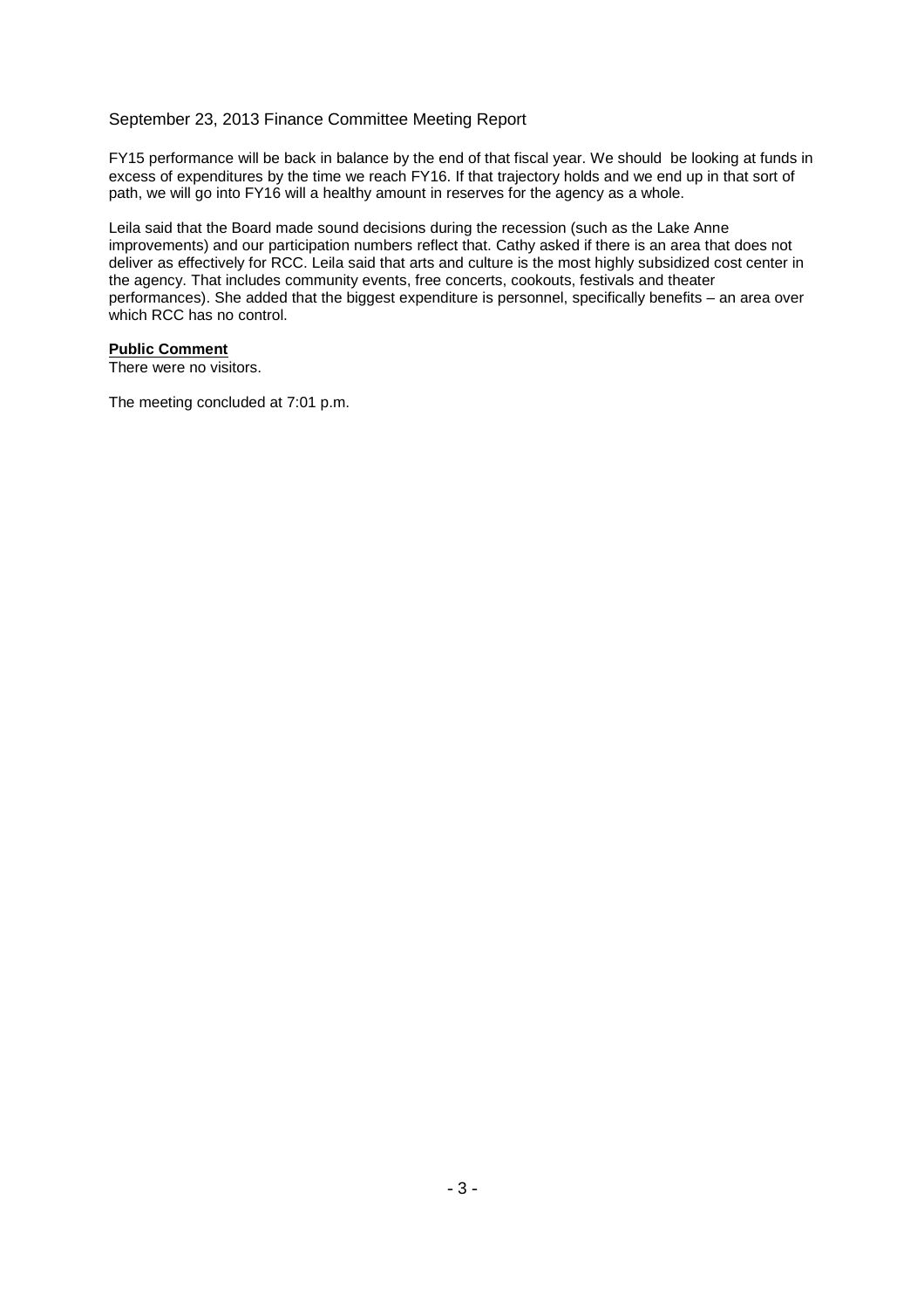| <b>Reston Community Center</b>                  |                           |                                 |                |                |                     |            |                |                  |              |                   |
|-------------------------------------------------|---------------------------|---------------------------------|----------------|----------------|---------------------|------------|----------------|------------------|--------------|-------------------|
| <b>Budget vs Actuals Worksheet</b><br>31-Aug-13 |                           |                                 |                |                |                     |            |                |                  |              |                   |
| 100%/12*2mo=16.66%                              |                           |                                 |                |                |                     |            |                |                  |              |                   |
| <b>Revised Beginning Fund Balance</b>           | $\overline{\$}$ 5,742,205 |                                 |                |                |                     |            |                |                  |              |                   |
| <b>Y-End Estimated Fund Balance</b>             | \$4,127,194               |                                 |                |                |                     |            |                |                  |              |                   |
|                                                 |                           |                                 |                |                |                     |            |                |                  |              |                   |
|                                                 |                           |                                 | <b>FY14</b>    | <b>Revised</b> |                     |            | <b>YTD</b>     |                  |              |                   |
|                                                 | <b>Adopted</b>            | <b>FY13</b>                     | <b>Budget</b>  | <b>Budget</b>  |                     |            | <b>Actual</b>  | <b>REMAINING</b> | <b>YTD %</b> | <b>Unrealized</b> |
| Revenue                                         |                           | <b>Budget FY14 Carryforward</b> | <b>Changes</b> | <b>FY14</b>    | <b>July</b>         | <b>Aug</b> | <b>Revenue</b> | <b>BALANCE</b>   | actual       | Revenue           |
| Administration                                  | 6,330,924                 |                                 | 225,746        | 6,556,670      | 3,069,006           | 143,515    | 3,212,521      | 3,344,149        | 50.74%       |                   |
| 2 Performing Arts-Theatre Admiss.               | 48,720                    |                                 |                | 48,720         |                     | 21,370     | 21,370         | 27,350           | 43.86%       |                   |
| 3 PA Theatre Rental                             | 28,314                    |                                 |                | 28,314         |                     |            | 0              | 28,314           | 0.00%        |                   |
| 4 PA Cultural Activities/ Arts Org              | $\Omega$                  |                                 |                | $\Omega$       |                     | 22,061     | 22,061         | (22,061)         | 0.00%        |                   |
| 5 Aquatics Classes/drop-in                      | 297,160                   |                                 |                | 297,160        | 22,363              | 46,499     | 68,862         | 228,298          | 23.17%       | 14,035            |
| 6 Aquatics Rental                               | 16,000                    |                                 |                | 16,000         |                     | 5,670      | 5,670          | 10,330           | 35.44%       |                   |
| 7 L&L Fitness                                   | 119,423                   |                                 |                | 119,423        | 10,888              | 25,498     | 36,386         | 83,037           | 30.47%       | 4,873             |
| 8 L&L Teens                                     | 87,630                    |                                 | (20,000)       | 67,630         | 45,656              | 4,170      | 49,826         | 17,804           | 56.86%       | 21,821            |
| 9 L&L Senior                                    | 57,709                    |                                 |                | 57,709         | 10,239              | 18,061     | 28,300         | 29,409           | 49.04%       | 7,861             |
| 10 L&L Youth                                    | 114,293                   |                                 | (20,000)       | 94,293         | 94,094              | 12,491     | 106,585        | (12, 292)        | 93.26%       | 27,339            |
| 11 L&L Adult                                    | 125,486                   |                                 |                | 125,486        | 8,165               | 18,473     | 26,638         | 98,848           | 21.23%       | 9,814             |
| 12 Community Events                             |                           |                                 |                | $\Omega$       |                     |            | $\Omega$       | $\Omega$         | 0.00%        |                   |
| 13 Arts Education                               | 133,598                   |                                 |                | 133,598        | 49,657              | 24,327     | 73,984         | 59,614           | 55.38%       | 2,455             |
| <b>Total RCC Revenue</b>                        | 7,359,257                 |                                 | 185,746        |                | 7,545,003 3,310,068 | 342,135    | 3,652,203      | 3,707,054        | 49.63%       | 88,198            |

L&L - Leisure & Learning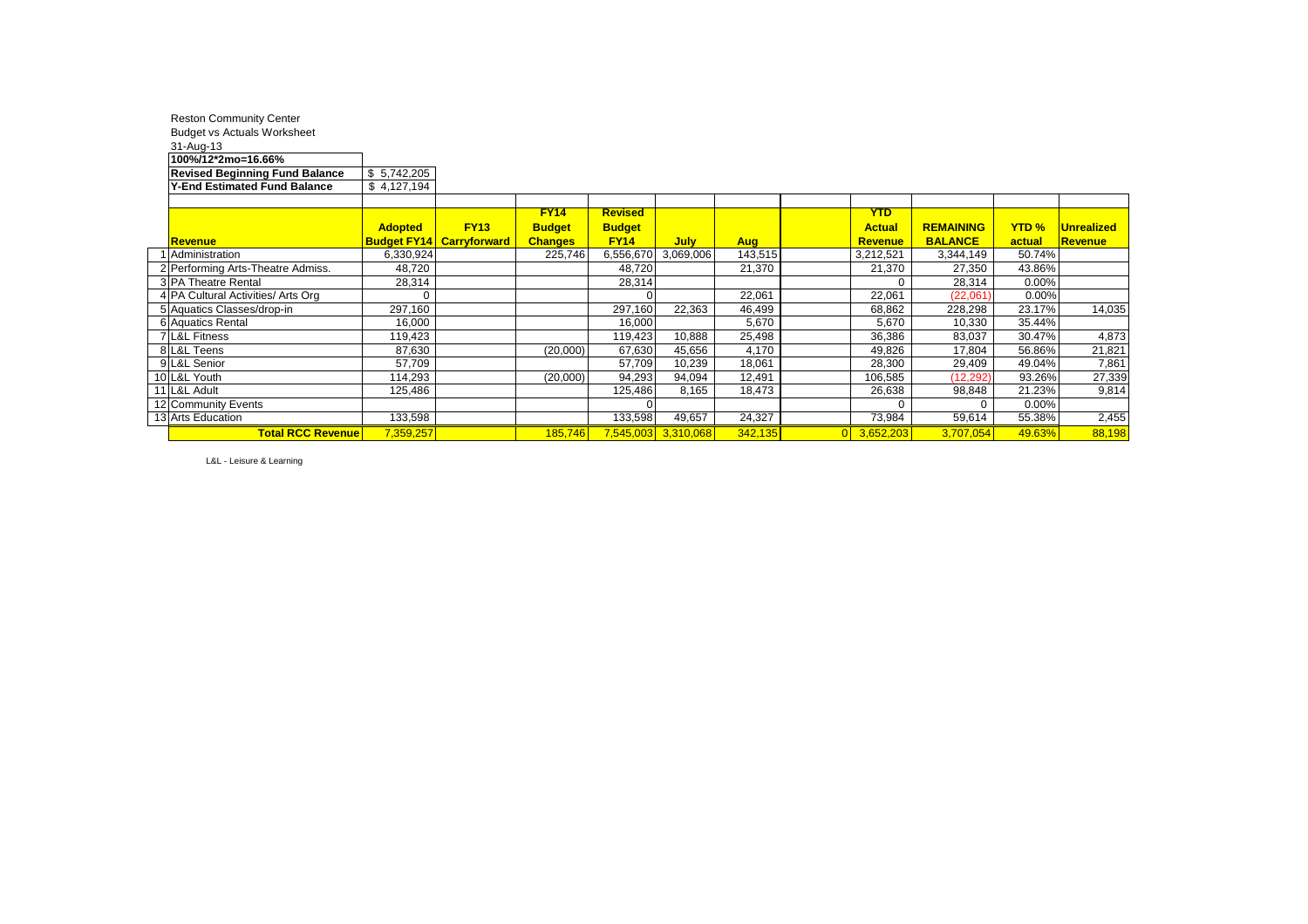| <b>Reston Community Center</b>        |             |
|---------------------------------------|-------------|
| <b>Budget vs Actuals Worksheet</b>    |             |
| 31-Aug-13                             |             |
| 100%/12*2mo=16.66%                    |             |
| <b>Revised Beginning Fund Balance</b> | \$5,742,205 |
| Y-End Estimated Fund Balance          | 4,127,194   |

|                                         |                    |              | <b>FY14</b>    | <b>Revised</b> |         |         |                 |            |                  |                 |
|-----------------------------------------|--------------------|--------------|----------------|----------------|---------|---------|-----------------|------------|------------------|-----------------|
|                                         | Adopted            | <b>FY13</b>  | <b>Budget</b>  | <b>Budget</b>  |         |         |                 |            | <b>REMAINING</b> | % Budget        |
| <b>Personnel Expenses</b>               | <b>Budget FY14</b> | Carryforward | <b>Changes</b> | <b>FY14</b>    | July    | Aug     | <b>ENCUMBR.</b> | <b>YTD</b> | <b>BALANCE</b>   | <b>Used Ytd</b> |
| Administration                          | 556,550            |              | (83,212)       | 473,338        | 12,399  | 27,512  |                 | 39,911     | 433,427          | 7.17%           |
| Board OG                                | 3,999              |              |                | 3,999          |         |         |                 | $\Omega$   | 3,999            | 0.00%           |
| 3 Booking                               | 182,325            |              |                | 182,325        | 6,726   | 13.541  |                 | 20,267     | 162,058          | 11.12%          |
| 4 Comptroller                           | 356,264            |              |                | 356,264        | 13,226  | 26,457  |                 | 39,683     | 316,581          | 11.14%          |
| 5 Customer Service                      | 528,530            |              | (10,000)       | 518,530        | 18,934  | 37,182  |                 | 56,116     | 462,414          | 10.62%          |
| 6 Facility Engineer                     | 98,142             |              |                | 98,142         | 4,186   | 7,847   |                 | 12,033     | 86,109           | 12.26%          |
| 7 Maintenance                           | 425,585            |              |                | 425,585        | 15,804  | 30,939  |                 | 46,743     | 378,842          | 10.98%          |
| 8 IT                                    | 122,662            |              |                | 122,662        | 4,236   | 8,471   |                 | 12,707     | 109,955          | 10.36%          |
| 9 Media                                 | 405,329            |              | (10,000)       | 395,329        | 12,800  | 25,612  |                 | 38,412     | 356,917          | 9.48%           |
| 10 Performing Arts                      | 471,314            |              |                | 471,314        | 15,448  | 37,809  |                 | 53,257     | 418,057          | 11.30%          |
| 11 Aquatics                             | 671,099            |              |                | 671,099        | 25,608  | 53,882  |                 | 79,490     | 591,609          | 11.84%          |
| 12 Leisure & Learning (L&L) Programs Ad | 211,828            |              |                | 211,828        | 8,071   | 16,159  |                 | 24,230     | 187,598          | 11.44%          |
| 13 L&L Fitness                          | 181,474            |              |                | 181,474        | 5,557   | 10,939  |                 | 16,496     | 164,978          | 9.09%           |
| 14 L&L Teens                            | 132,500            |              | (2,000)        | 130,500        | 8,713   | 20,946  |                 | 29,659     | 100,841          | 22.38%          |
| 15 L&L Senior                           | 119,614            |              | (2,000)        | 117,614        | 2,889   | 7,092   |                 | 9,981      | 107,633          | 8.34%           |
| 16 L&L Youth                            | 192,110            |              | 10,000         | 202,110        | 19,420  | 48,609  |                 | 68,029     | 134,081          | 35.41%          |
| 17 L&L Adult                            | 179,221            |              | (7,500)        | 171,721        | 5,131   | 9,667   |                 | 14,798     | 156,923          | 8.26%           |
| 18 Community Events                     | 128,029            |              |                | 128,029        | 4,186   | 8,921   |                 | 13,107     | 114,922          | 10.24%          |
| 19 Arts Education                       | 297,671            |              |                | 297,671        | 22,572  | 76,227  |                 | 98,799     | 198,872          | 33.19%          |
| Total Personnel Expenses                | 5,264,246          |              | (104, 712)     | 5,159,534      | 205,906 | 467,812 | $\mathbf{0}$    | 673,718    | 4,590,528        | 12.80%          |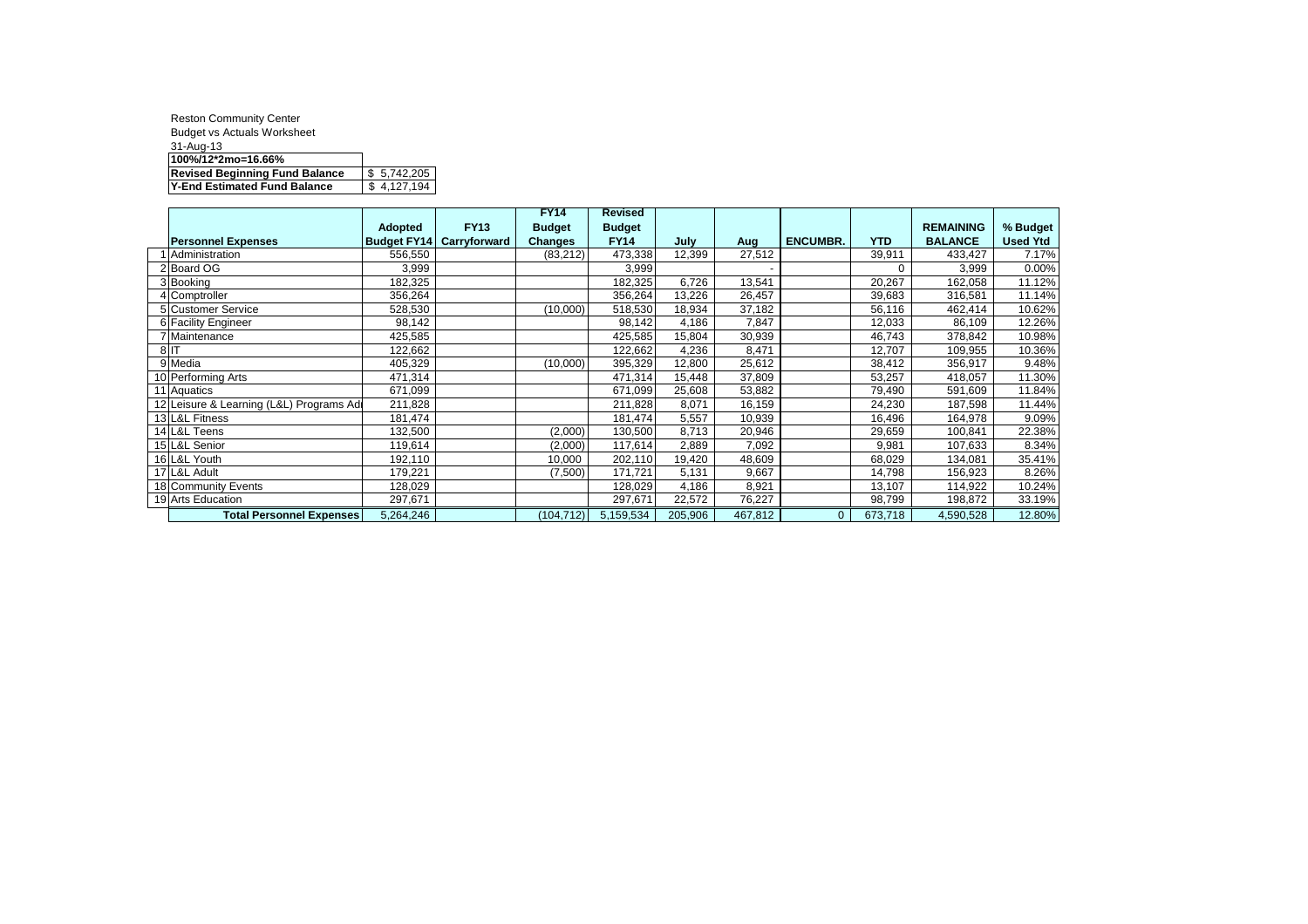| <b>Reston Community Center</b>        |             |
|---------------------------------------|-------------|
| <b>Budget vs Actuals Worksheet</b>    |             |
| 31-Aug-13                             |             |
| 100%/12*2mo=16.66%                    |             |
| <b>Revised Beginning Fund Balance</b> | \$5,742,205 |
| Y-End Estimated Fund Balance          | 4,127,194   |

|                                         |                    |                     | <b>FY14</b>    | <b>Revised</b> |         |         |                 |            |                  |                 |
|-----------------------------------------|--------------------|---------------------|----------------|----------------|---------|---------|-----------------|------------|------------------|-----------------|
|                                         | <b>Adopted</b>     | <b>FY13</b>         | <b>Budget</b>  | <b>Budget</b>  |         |         |                 |            | <b>REMAINING</b> | % Budget        |
| <b>Operational Expenses</b>             | <b>Budget FY14</b> | <b>Carryforward</b> | <b>Changes</b> | <b>FY14</b>    | July    | Aug     | <b>ENCUMBR.</b> | <b>YTD</b> | <b>BALANCE</b>   | <b>Used Ytd</b> |
| Administration                          | 271,421            | 19,715              | (81,000)       | 210,136        | 15,403  |         | 17,274          | 32,677     | 177,459          | 12.04%          |
| 2 Board                                 | 59,000             |                     |                | 59,000         | 766     | 20,947  | $\Omega$        | 21,713     | 37,287           | 36.80%          |
| 3 Booking                               | 122,414            |                     |                | 122,414        | 8,714   | 5,798   | 41,252          | 55,764     | 66,650           | 45.55%          |
| 4 Comptroller/Customer Service          | 375,599            |                     |                | 375,599        | 2,309   | 3,800   | 295             | 6,404      | 369,195          | 1.71%           |
| 5 Facility Engineer                     | 184,356            | 7,895               |                | 192,251        | 6,013   | 3,320   | 40,775          | 50,108     | 142,143          | 27.18%          |
| 6 Maintenance                           | 439,720            |                     |                | 439,720        | 17,874  | 27,542  | 339,365         | 384,781    | 54,939           | 87.51%          |
| 7 IT                                    | 127,544            | 3,819               | (20,000)       | 111,363        | 2,930   | 18,493  | 4,514           | 25,937     | 85,426           | 20.34%          |
| 8 Media                                 | 420,233            | 15,167              |                | 435,400        | 7,605   | 85,003  | 15,726          | 108,334    | 327,066          | 25.78%          |
| 9 Community Partnerships                | 300,000            |                     | (50,000)       | 250,000        | 50,000  | 25,114  | 70,000          | 145,114    | 104,886          | 48.37%          |
| 10 Performing Arts                      | 322,654            |                     | (9,000)        | 313,654        | 62,690  | 18,997  | 18,643          | 100,330    | 213,324          | 31.10%          |
| 11 Aquatics                             | 94,015             |                     |                | 94,015         | 8,121   | 3,784   | 13,824          | 25,729     | 68,286           | 27.37%          |
| 12 Leisure & Learning (L&L) Programs Ad | 6,850              |                     |                | 6,850          |         | 248     |                 | 248        | 6,602            | 3.62%           |
| 13 L&L Fitness                          | 16,238             |                     |                | 16,238         | 114     | 300     | 11,225          | 11,639     | 4,599            | 71.68%          |
| 14 L&L Teens                            | 132,235            |                     |                | 32,235         | 9,642   | 30,708  | 15,795          | 56,145     | 76,090           | 42.46%          |
| 15 L&L Senior                           | 86,321             |                     |                | 86,321         | 1,554   | 8,647   | 0.890           | 12,091     | 74,230           | 14.01%          |
| 16 L&L Youth                            | 136,030            |                     | (10,000)       | 126,030        | 17,512  | 17,108  | 29,079          | 63,699     | 62,331           | 46.83%          |
| 17 L&L Adult                            | 108,010            |                     |                | 108,010        | 5,227   | 5,243   | 4,248           | 14,718     | 93,292           | 13.63%          |
| 18 Community Events                     | 170,760            |                     | (15,000)       | 155,760        | 19,634  | 1,374   | 4,710           | 25,718     | 130,042          | 15.06%          |
| 19 Arts Education                       | 112,014            | 725                 | (10,000)       | 102,739        | 3,572   | 5,106   | 20,200          | 28,878     | 73,861           | 25.78%          |
| <b>Total Operational Expenses</b>       | 3,485,414          | 47,321              | (195,000)      | 3,337,735      | 239,680 | 281,532 | 648,815         | 1,170,027  | 2,315,387        | 33.57%          |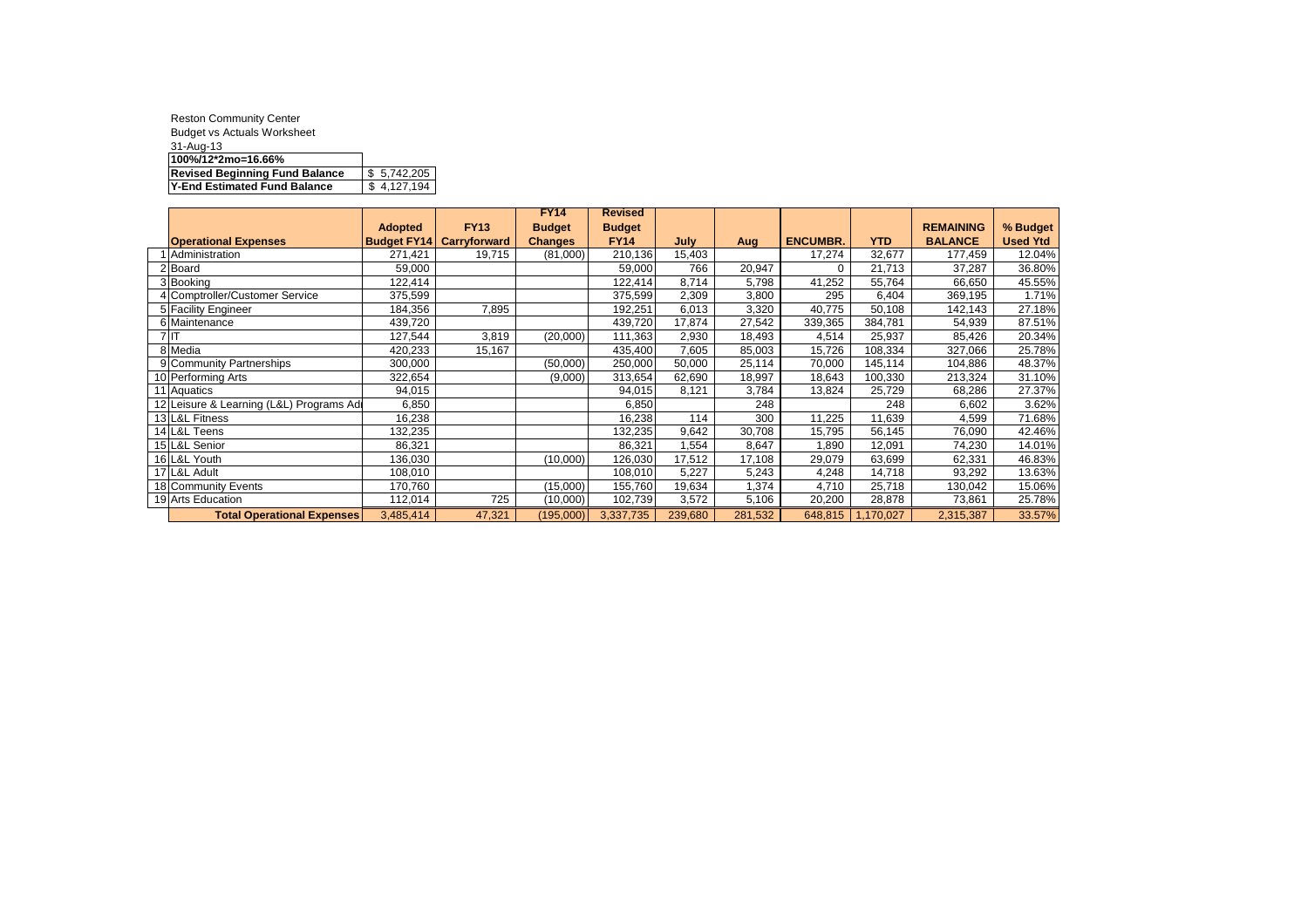| <b>Reston Community Center</b>        |             |
|---------------------------------------|-------------|
| <b>Budget vs Actuals Worksheet</b>    |             |
| 31-Aug-13                             |             |
| 100%/12*2mo=16.66%                    |             |
| <b>Revised Beginning Fund Balance</b> | \$5,742,205 |
| Y-End Estimated Fund Balance          | 4,127,194   |

|                                        |                    |                     | <b>FY14</b>    | <b>Revised</b> |         |         |                 |            |                  |                 |
|----------------------------------------|--------------------|---------------------|----------------|----------------|---------|---------|-----------------|------------|------------------|-----------------|
| Capital Proj. Desc. & Number/Cap       | <b>Adopted</b>     | <b>FY13</b>         | <b>Budget</b>  | <b>Budget</b>  |         |         |                 |            | <b>REMAINING</b> | % Budget        |
| Equip.                                 | <b>Budget FY14</b> | <b>Carryforward</b> | <b>Changes</b> | <b>FY14</b>    | July    | Aug     | <b>ENCUMBR.</b> | <b>YTD</b> | <b>BALANCE</b>   | <b>Used Ytd</b> |
| 1 RCC Improvements C-000001            |                    | 231.776             |                | 231.776        |         | 333     | 82.265          | 96.118     | 135.658          | 0.00%           |
| 2 Fac. Enhcment. LA C-000002           |                    | 90                  | $-90$          |                |         |         |                 |            | 0                | 0.00%           |
| 3 C. R. HW Enhcmnts. C-000003          |                    | 130.795             |                | 130.795        |         |         | 768             | 7.478      | 123.317          | 0.00%           |
| 4 Oil Tank Removal C-000007            | 50,000             |                     |                | 50,000         |         |         | 20,066          |            | 50,000           |                 |
| 5 Theatre Enhancements C-000008        |                    | 40,000              |                | 40,000         |         |         |                 |            | 40,000           | 0.00%           |
|                                        |                    |                     |                |                |         |         |                 |            |                  |                 |
| 6 Aquat. Mech. Sys. Upgrade C-000009   |                    | 7,085               | 175.000        | 182,085        | 8,246   | 12,685  | 99,188          | 120.119    | 61,966           | 0.00%           |
| <b>PA Theatre Front of House (FOH)</b> |                    |                     |                |                |         |         |                 |            |                  |                 |
| Mixing Console & D-Racks /sound        |                    |                     |                |                |         |         |                 |            |                  |                 |
| system                                 | 28,000             |                     |                | 28,000         |         |         |                 | $\Omega$   | 28,000           | 0.00%           |
| <b>Woodshop Equip FY13 remainiang</b>  |                    |                     |                |                |         |         |                 |            |                  |                 |
| balance                                |                    | 500                 | $-500$         |                |         |         |                 |            | $\Omega$         | 0.00%           |
| <b>Total Capital Expenses</b>          | 78,000             | 410,246             | 174.410        | 662,656        | 8,246   | 13,018  | 202,287         | 223,715    | 438,941          | 286.81%         |
|                                        |                    |                     |                |                |         |         |                 |            |                  |                 |
| <b>Total RCC Expenditures</b>          | 8,827,660          | 457,567             | $-125,302$     | 9,159,925      | 453,832 | 762,362 | 851.102         | 2,067,460  | 7.344.856        | 23.42%          |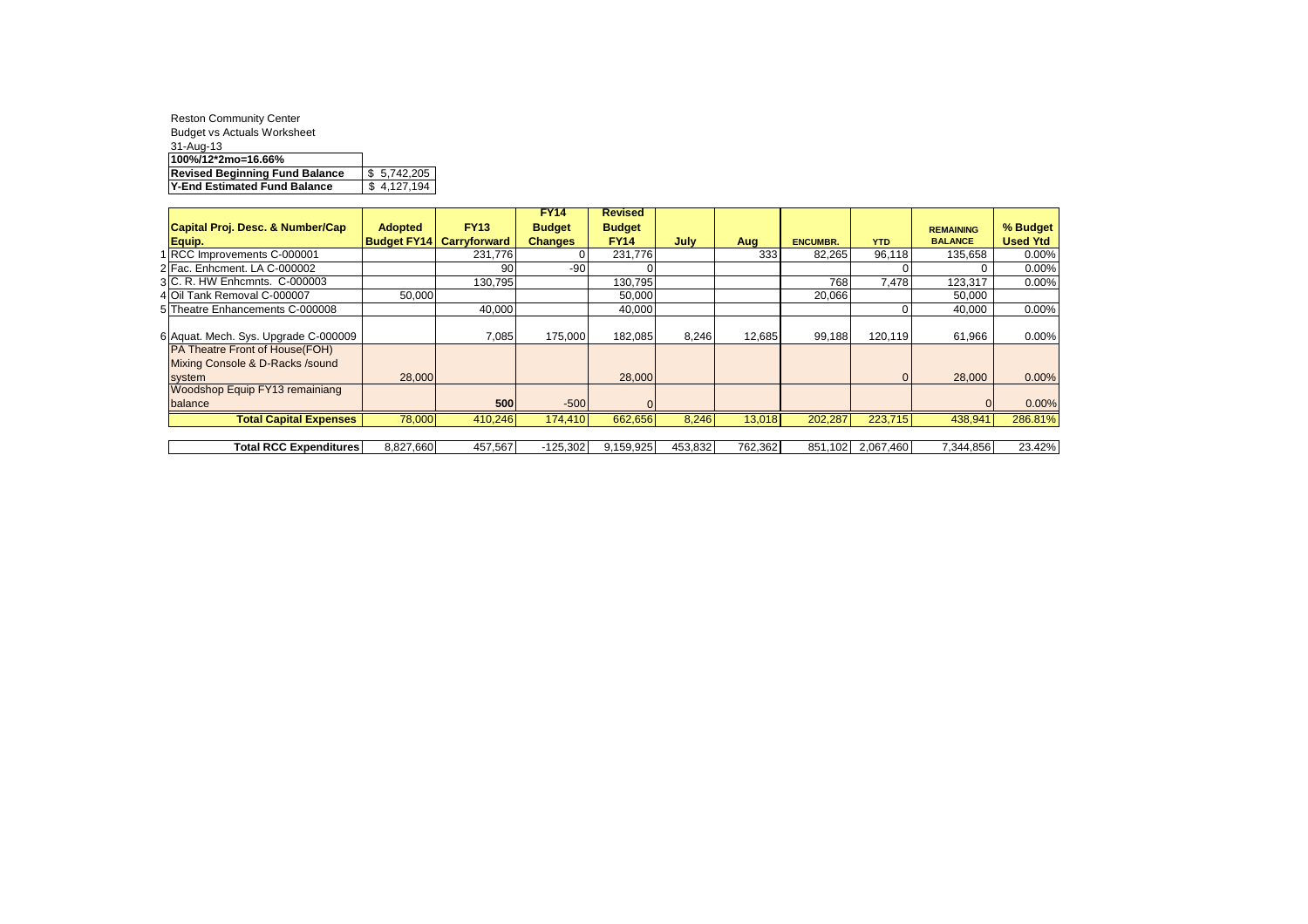| <b>Reston Community Center</b>        |             |
|---------------------------------------|-------------|
| <b>Budget vs Actuals Worksheet</b>    |             |
| 31-Aug-13                             |             |
| 100%/12*2mo=16.66%                    |             |
| <b>Revised Beginning Fund Balance</b> | \$5.742.205 |
| Y-End Estimated Fund Balance          | \$4,127,194 |

|                             |              |                                 |                    | <b>Revised</b> |           |            |          |           |                |
|-----------------------------|--------------|---------------------------------|--------------------|----------------|-----------|------------|----------|-----------|----------------|
|                             | Adopted      | <b>FY13</b>                     | <b>FY14 Budget</b> | <b>Budget</b>  |           |            |          |           | Remaining      |
|                             |              | <b>Budget FY14 Carryforward</b> | Changes            | <b>FY14</b>    | July      | August     | Encumbr. | YTD       | <b>Balance</b> |
| Revenue                     | 7.359.257    |                                 | 185.746            | 7.545.003      | 3.310.068 | 342.135    | 0        | 3.652.203 | 3,707,054      |
| Personnel                   | 5.264.246    |                                 | $-104.712$         | 5.159.534      | 205.906   | 467.812    |          | 673.718   | 4.590.528      |
| Operating                   | 3.485.414    | 47.321                          | $-195.000$         | 3.337.735      | 239.680   | 281.532    | 648.815  | 1.170.027 | 2,315,387      |
| <b>Capital Projects</b>     | 78.000       | 410.246                         | 174.410            | 662.656        | 8,246     | 13,018     | 202.287  | 223.715   | 438,941        |
| <b>Total Expenses</b>       | 8.827.660    | 457.567                         | $-125.302$         | 9.159.925      | 453.832   | 762,362    | 851.102  | 2.067.460 | 7,344,856      |
| Revenue less Total Expenses | $-1.468.403$ | $-457.567$                      | 311.048            | $-1.614.922$   | 2.856.236 | $-420.227$ | -851.102 | 1.584.743 | $-3,637,802$   |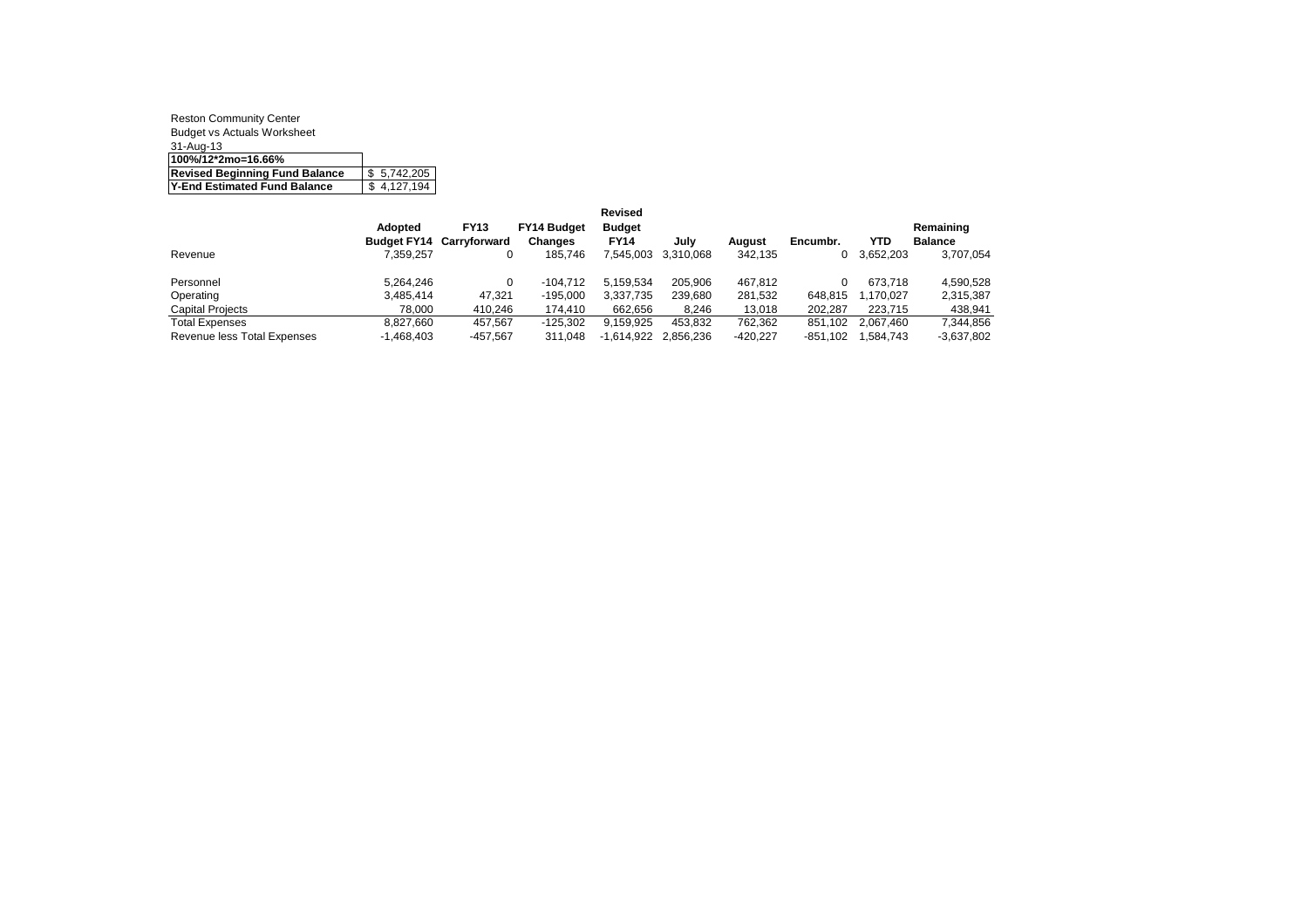| <b>Revenue</b>                   | FY13 Scholarship 06/03/13 |
|----------------------------------|---------------------------|
| Administration                   | $-5,960.20$               |
| Performing Arts-Theatre Admiss.  | 370.00                    |
| <b>PA Theatre Rental</b>         |                           |
| PA Cultural Activities/ Arts Org |                           |
| Aquatics Classes/drop-in         | 21,392.60                 |
| <b>Aquatics Rental</b>           |                           |
| <b>L&amp;L Fitness</b>           | 6,018.90                  |
| <b>L&amp;L Teens</b>             | 31,080.00                 |
| $L&L55+$                         | 11,765.50                 |
| <b>L&amp;L Youth</b>             | 28,200.00                 |
| <b>L&amp;L Adult</b>             | 17,398.00                 |
| <b>Community Events</b>          |                           |
| <b>Arts Education</b>            | 4,282.00                  |
| <b>Total RCC Scholarship</b>     | 114,546.80                |
|                                  | 5960.2                    |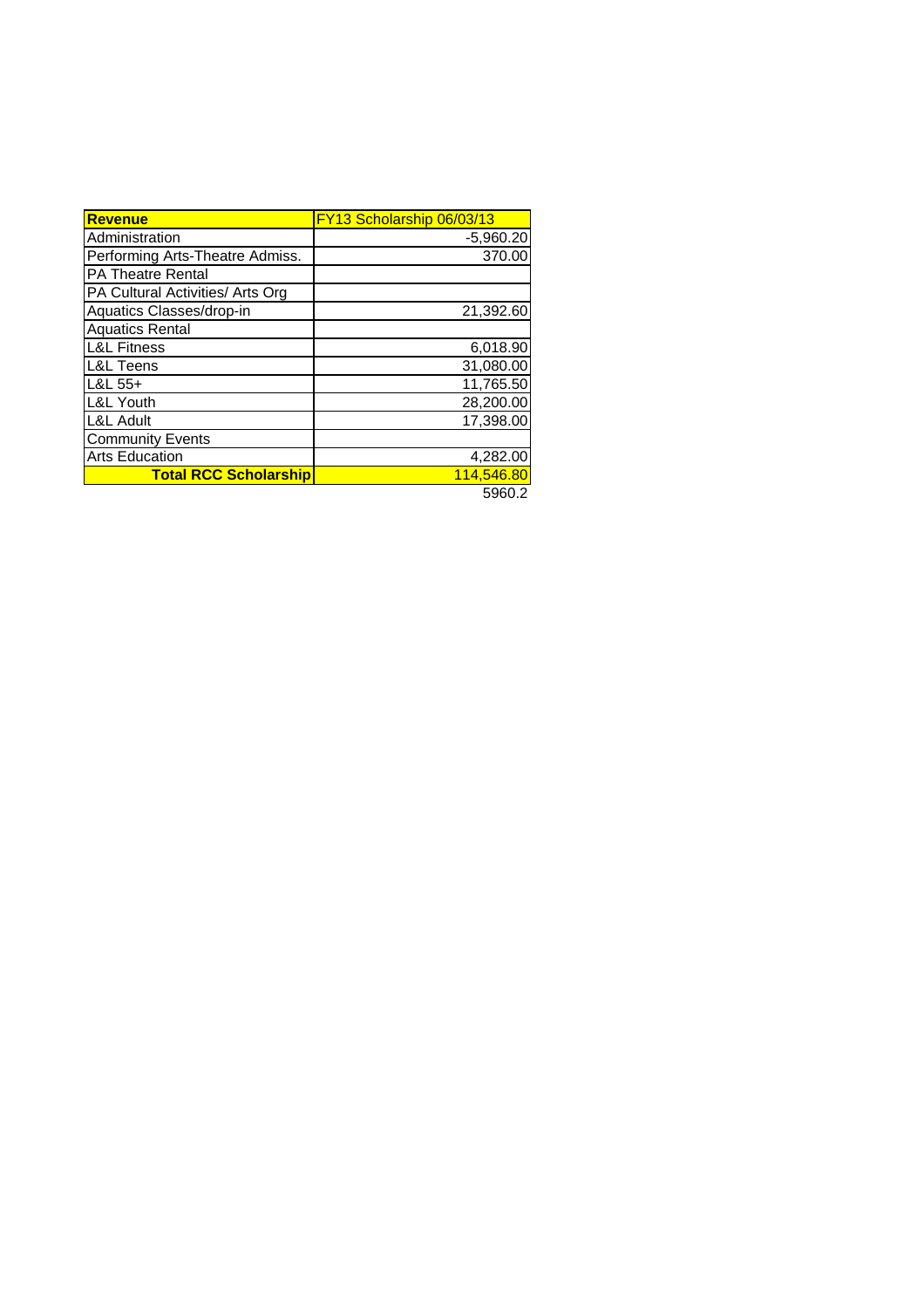#### **Revenue**

General Note: Summer Camp registration started February 1<sup>st</sup>. Revenue for camps held in the summer of 2013 that was collected before the end of the fiscal year (FY13) was reversed and recorded as FY14 revenue in July. An additional column is inserted for our FY14 Budget adjustments which were approved by the BOS in September. The last column inserted is for FY14 YTD-Fee Waiver tracking. Fee Waiver amounts are unrealized revenue. Fall program registration started August 1<sup>st</sup>.

- 1. **Administration:** The Administration revenue budget shows combined tax, interest and facility rental revenues. Facility rental revenue is combined T-Mobile antenna and room rental revenue. We have collected 51% of tax revenue, 44% of estimated Facility Rental revenue (which also includes T-Mobile antenna revenue) and 5% of the projected interest revenue.
- 2. **Performing Arts:** Revenue collection is very uneven depending on scheduled shows and their related box office revenue. The 2013-2014 Professional Touring Artist Series season is off to a strong sales start.
- 3. **Performing Arts Theatre Rental:** Theatre rental payments are typically made at the end of the fiscal year.
- 4. **Performing Arts Cultural Activities/Arts Organizations:** The community arts box office receipts and payments clearing line.
- 5. **Aquatics Classes/drop-in:** Year-to-date revenue represents daily gate fees, summer class and activity revenue and initial fall program registration revenue.
- 6. **Aquatics Rental:** Year-to-date revenue represents a natatorium rental payment.
- 7. **Fitness:** Year-to-date amount includes summer and initial fall program registration revenue.
- 8. **Teens:** Year-to-date amount includes summer and initial fall program registration revenue. Most of this cost center's revenue is realized during the summer.
- 9. **55+:** Year-to-date amount includes summer and initial fall program registration revenue.
- 10. **Youth:** Year-to-date amount includes summer and initial fall program registration revenue. Most of this cost center's revenue is realized during the summer.
- 11. **Adult:** Year-to-date amount includes summer and initial fall program registration revenue.
- 12. **Community Events:** No revenue budgeted.
- 13. **Arts Education:** Year-to-date amount includes summer and initial fall program registration revenue. Summer revenues from LARK and YAT contribute significantly to this cost center's revenue.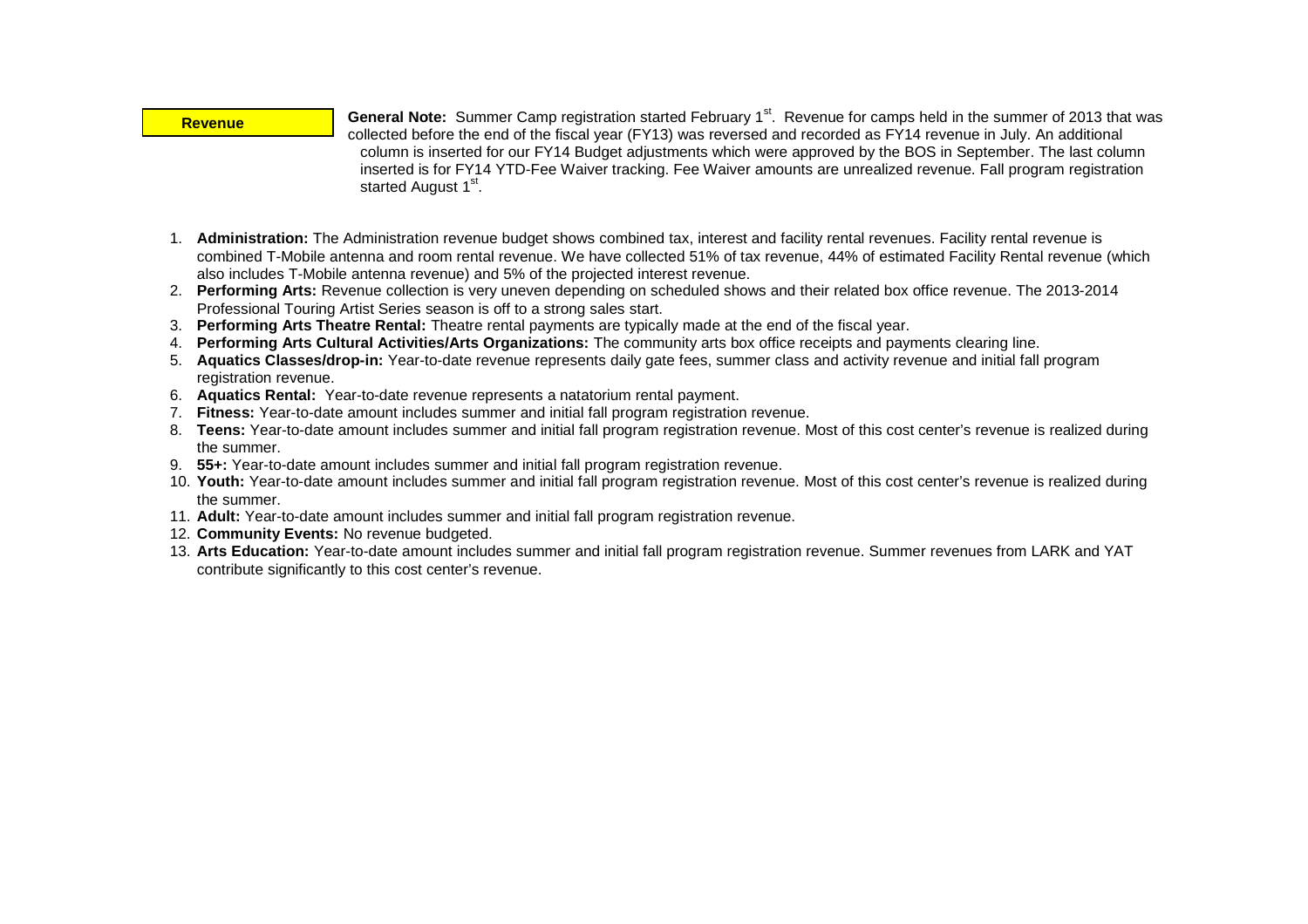#### **Personnel Expenses:**

**General Note:** An additional column is inserted for FY14 Budget adjustments approved by the BOS in September.

- 1. **Administration:** Administration's allocated budget provides for OPEB costs.
- 3. **Booking:** Personnel costs are at the expected level.
- 4. **Comptroller:** Personnel costs are at the expected level.
- 5. **Customer Service:** Personnel costs are at the expected level.
- 6. **Facility Engineer:** Personnel costs are at the expected level. Fringe Benefits costs were higher than budgeted.
- 7. **Maintenance**: Personnel costs are at the expected level.
- 8. **Information Technology**: Personnel costs are at the expected level.
- 9. **Media**: Personnel costs are at the expected level.
- 10. **Performing Arts:** Personnel costs are at the expected level.
- 11. **Aquatics**: Personnel costs are at the expected level.
- 12. **Leisure and Learning Administration**: Personnel costs are at the expected level.
- 13. **Fitness**: Personnel costs are at the expected level.
- 14. **Teens**: Personnel costs include summer camps' labor costs which occurred in July and August.
- 15. **55+**: Personnel costs are at the expected levels.
- 16. **Youth:** Personnel costs include summer camps' labor costs which occurred in July and August.
- 17. **Adult:** Personnel expenditures are at the expected levels.
- 18. **Community Events:** Personnel expenditures are at the expected levels.
- 19. **Arts Education**: Personnel expenditures include LARK/YAT summer labor costs which occurred in July and August.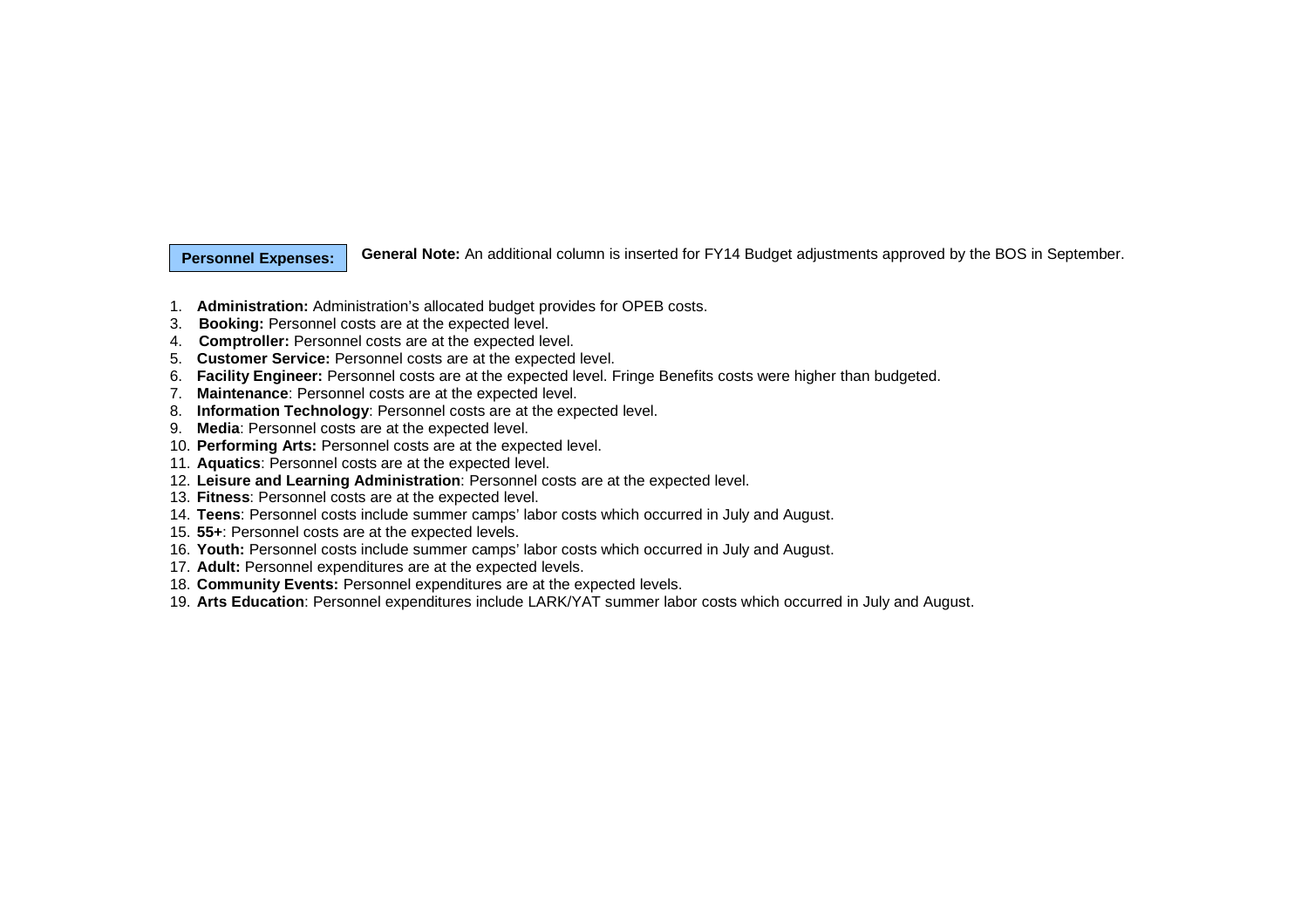## **Operating Expenses:**

**General Note:** Reservations for multiple months' expenses are made at the beginning of the year; funds are spent down from them. An additional column is inserted for FY14 Budget adjustments approved by the BOS in September.

- 1. **Administration:** No current month expenses recorded in August. Reservations are for contract expenses such as SWSG consulting services, Wetland Studies RCC HW site survey, and building signage.
- 2. **Board:** Current month expenses are for hospitality and Preference Poll-related costs (postage, address list, and ballot tracking). There are no open procurement/reservations balances for August.
- 3. **Booking:** Current month expenses are for storage facility rental and security monitoring. Reservations are for expenses such as security monitoring, piano tuning, and storage facility rental.
- 4. **Comptroller:** Current month expenses include bank fees, postage and supply costs. Reservation is for office supplies.
- 5. **Facility Engineering:** Current month expenses include repair and maintenance costs. Reservations are for repair and maintenance.
- 6. **Maintenance:** Current month expenses include utility costs, and repair and maintenance costs. Reservations are for repair and maintenance costs and utilities.
- 7. **IT:** Current month expenses include DIT communication support billing and supplies costs. Reservations are for communication costs.
- 8. **Media:** Current month expenses include printing, sponsorships and membership costs. Reservation is for web design cost.
- 10. **Community Partnerships:** Current month expense is for filming for The Reston Story Video Chapters. Reservations are for RHT and the documentary film project (Storycatcher).
- 11. **Performing Arts:** Current month expenses include performer contract advance payments, program, and travel costs. Reservations are for contractor advance payments and performer related expenses.
- 11. **Aquatics:** Current month expenses are for uniforms and pool operating supplies. Reservations are for pool operating supplies and pool drain repair.
- 12. **Leisure and Learning Admin:** Current month expense is for team building activity costs. No open reservations.
- 13. **Fitness:** Current month expense is for program delivery contract costs. Reservations are for program delivery contract costs.
- 14. **Teens:** Current month expenses are for recreational activities, program supplies, and program delivery contract costs. Reservations are for program delivery costs and program transportation.
- 15. **55+:** Current month expenditures include program supplies, program transportation, and recreational activities costs. Reservation is for program transportation.
- 16. **Youth:** Current month expenditures are for recreational activities, program delivery contract costs, transportation, and supplies. Reservations are for program delivery contract costs and transportation.
- 17. **Adult:** Current month expenditures include program supplies, transportation, and recreational activities costs. Reservation is for transportation and program delivery contract costs.
- 18. **Community Events:** Current month expenditures are for program supply costs. Reservations are for program supply costs and program delivery contract costs.
- 19. **Arts Ed:** Current month expenditures are for program supply and program delivery contract costs. Reservations are for program delivery contract costs.